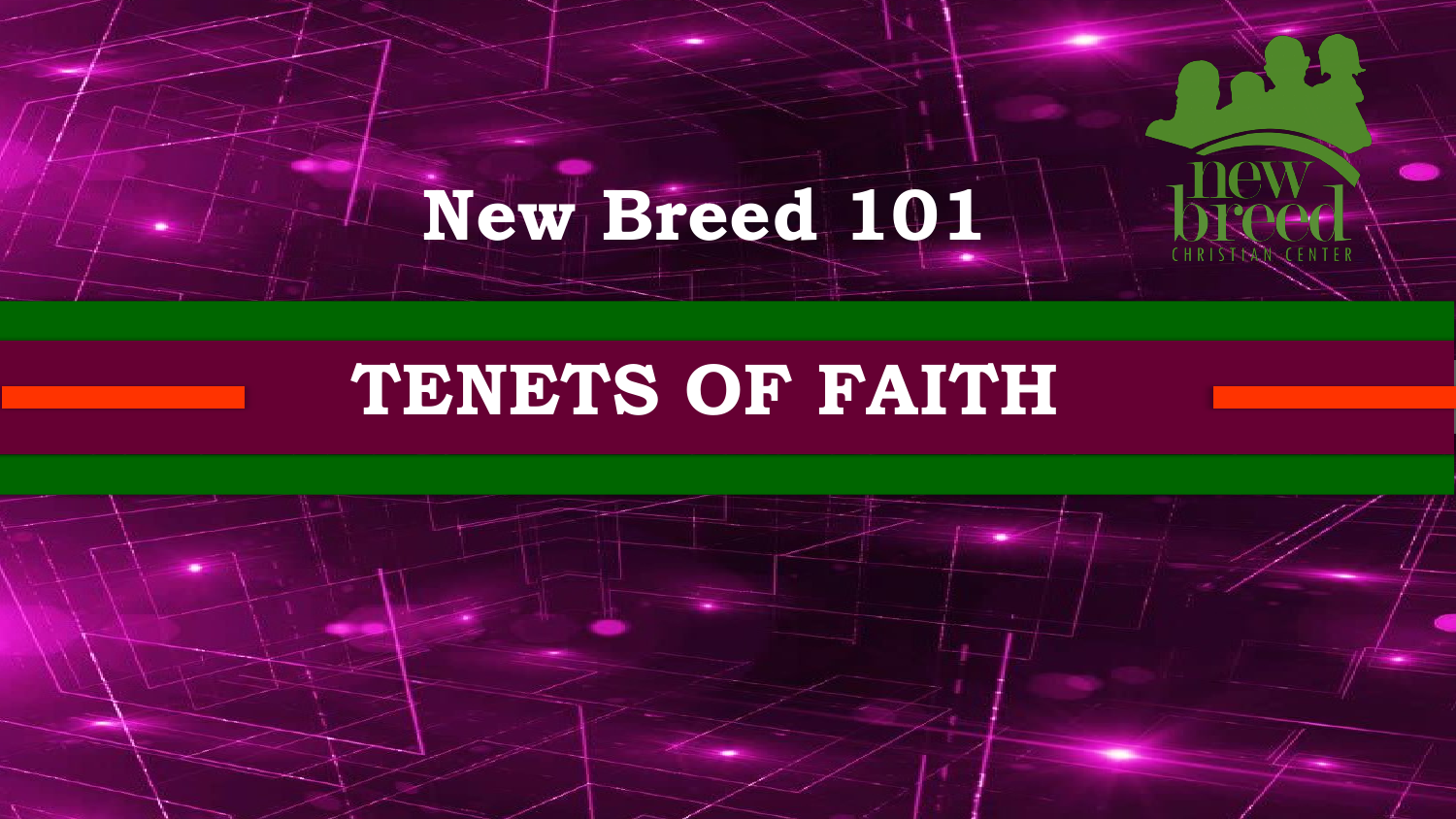- We believe the *Word of God* as contained in the Holy Bible is
- inerrant in its content, absolute in its authority and complete
- in its' revelation.
- *Psalms 68:11; II Timothy 3:16-17; II Peter 1:20-21*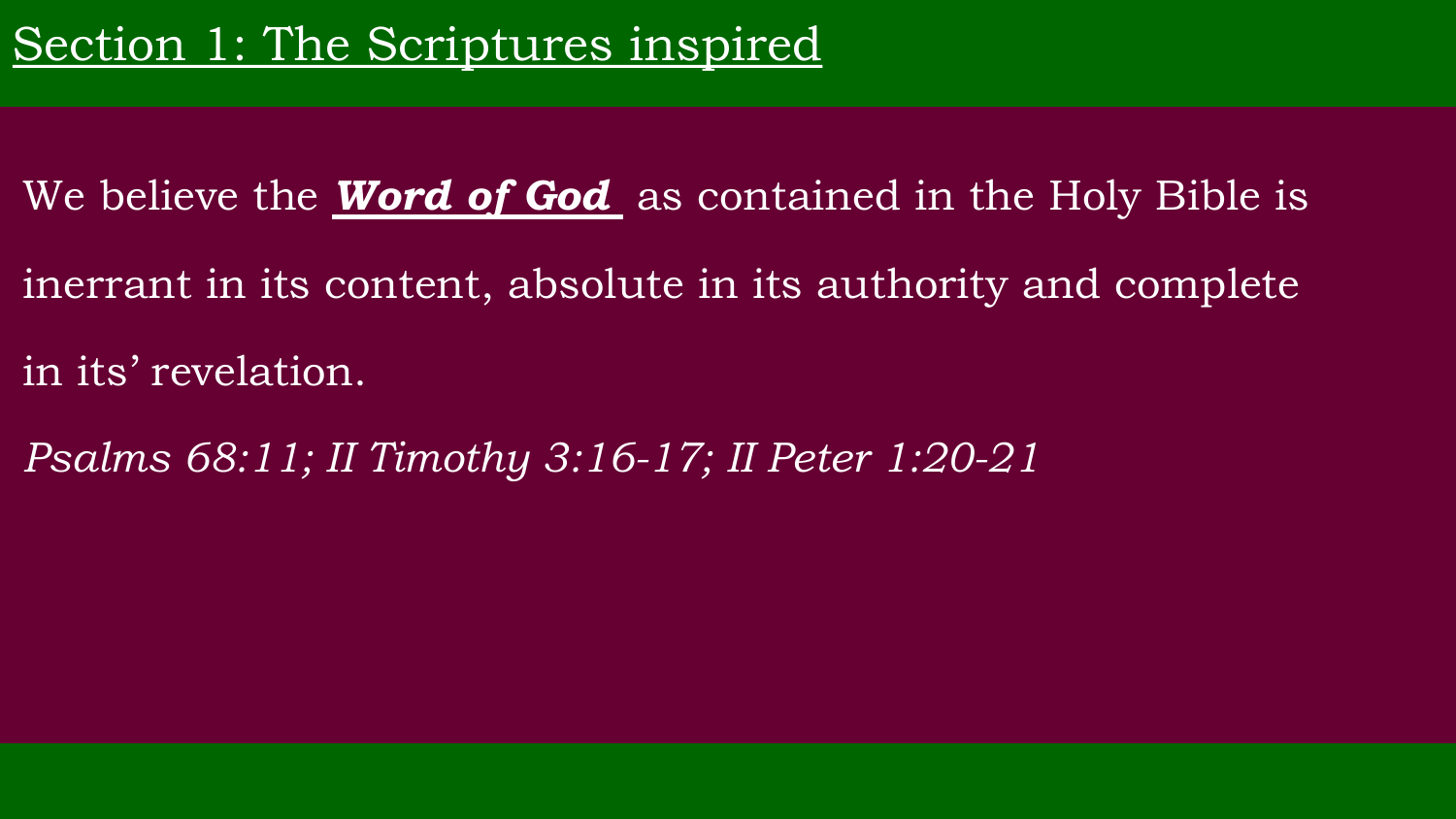- and the Word /<br>he Fother Cod the Word / We believe in *One God* existing in Three persons (Trinity or Tri- unity). God the Father, God the Word/ Son/ Jesus
- And God the Holy Ghost
- $15.05.$  II Corinthians  $12.14$ *Genesis 1:1-3; John 15:25; II Corinthians 13:14; I John 5:7*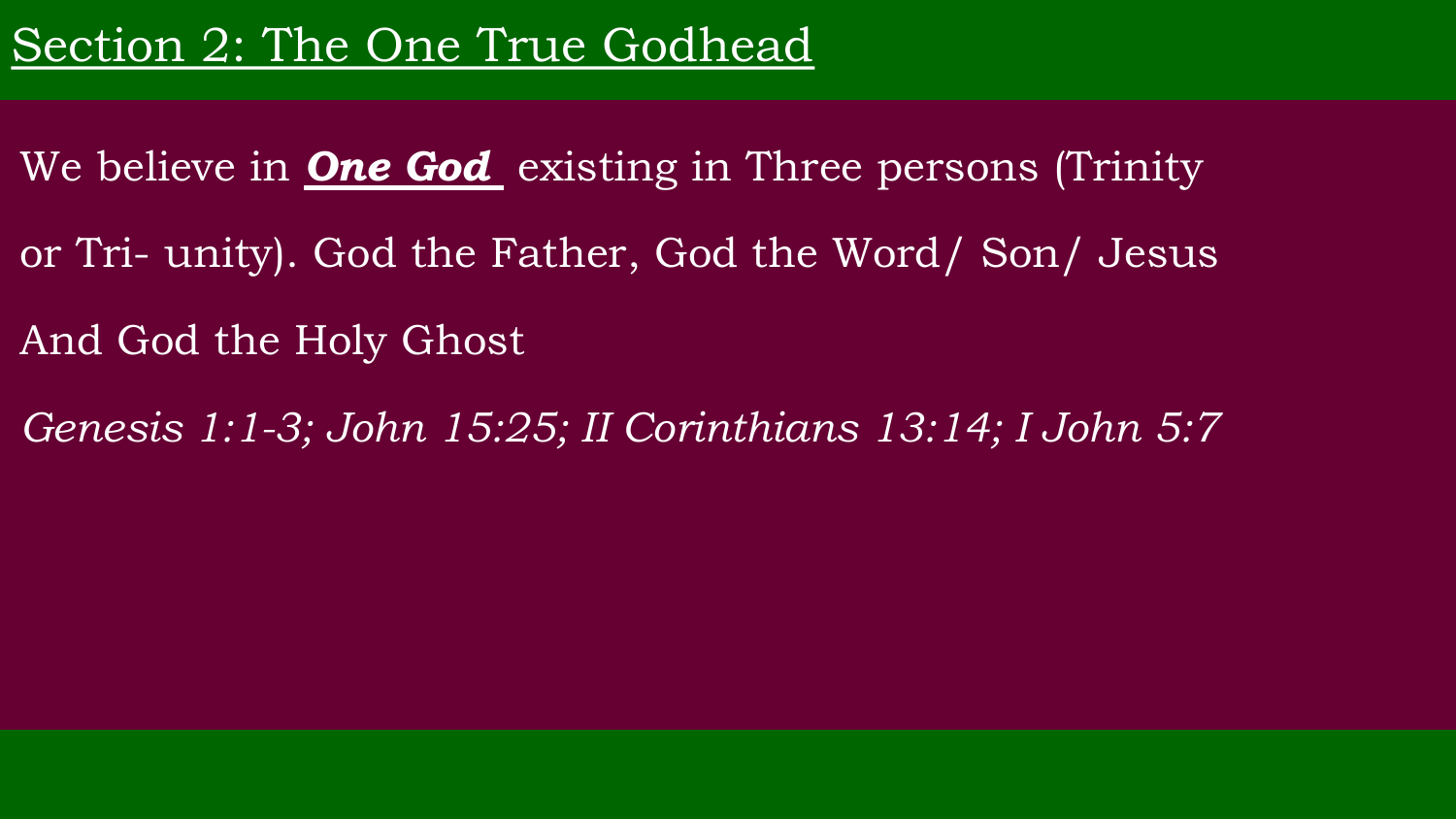#### Section 3: The Deity and Lordship of Jesus Christ

- We believe in the *Deity* and *Lordship* of Jesus Christ that
- $\frac{1}{\sqrt{2}}$ He is God in the flesh, the Lamb that takes away the sin
- of the world and Lord over the Church.
- $Hh_{0111}$  1.02.  $I_0h_{11}$  1.11 00. *Isaiah 7:14; St. Matthew 1:23; John 1:14, 29; Colossians 1:18*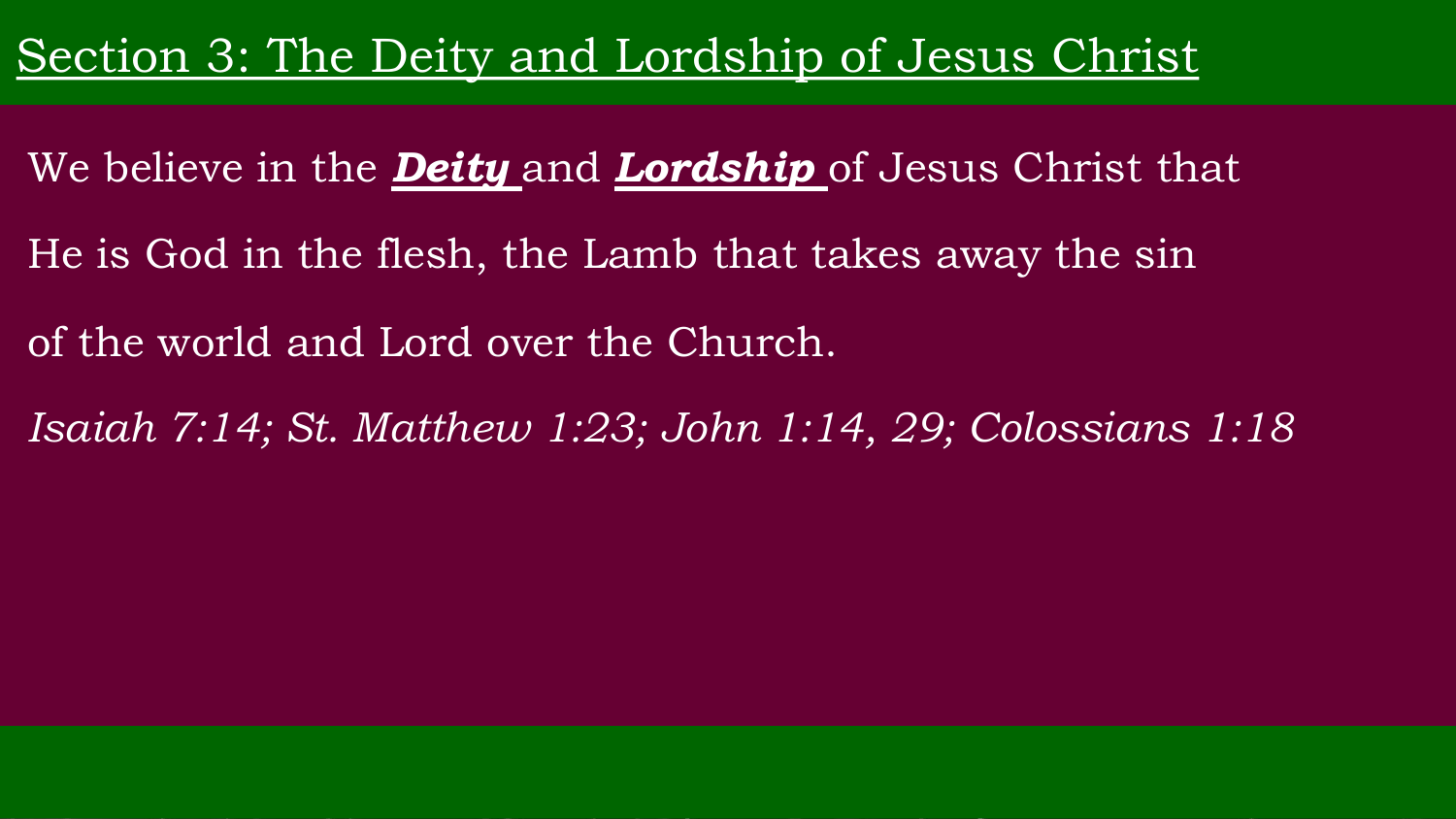#### Section 4: Man, His Fall & Redemption

- We believe in *Man,* his *fall* and *redemption* through Jesus Christ.
- was made in the image ar We believe that man was made in the image and likeness of God,
- through disobedience, man fell from the grace of God and is
- are of God redeemed by the grace of God.
- *Genesis 1:26-31; Genesis 3:1-7; Romans 5:6-21*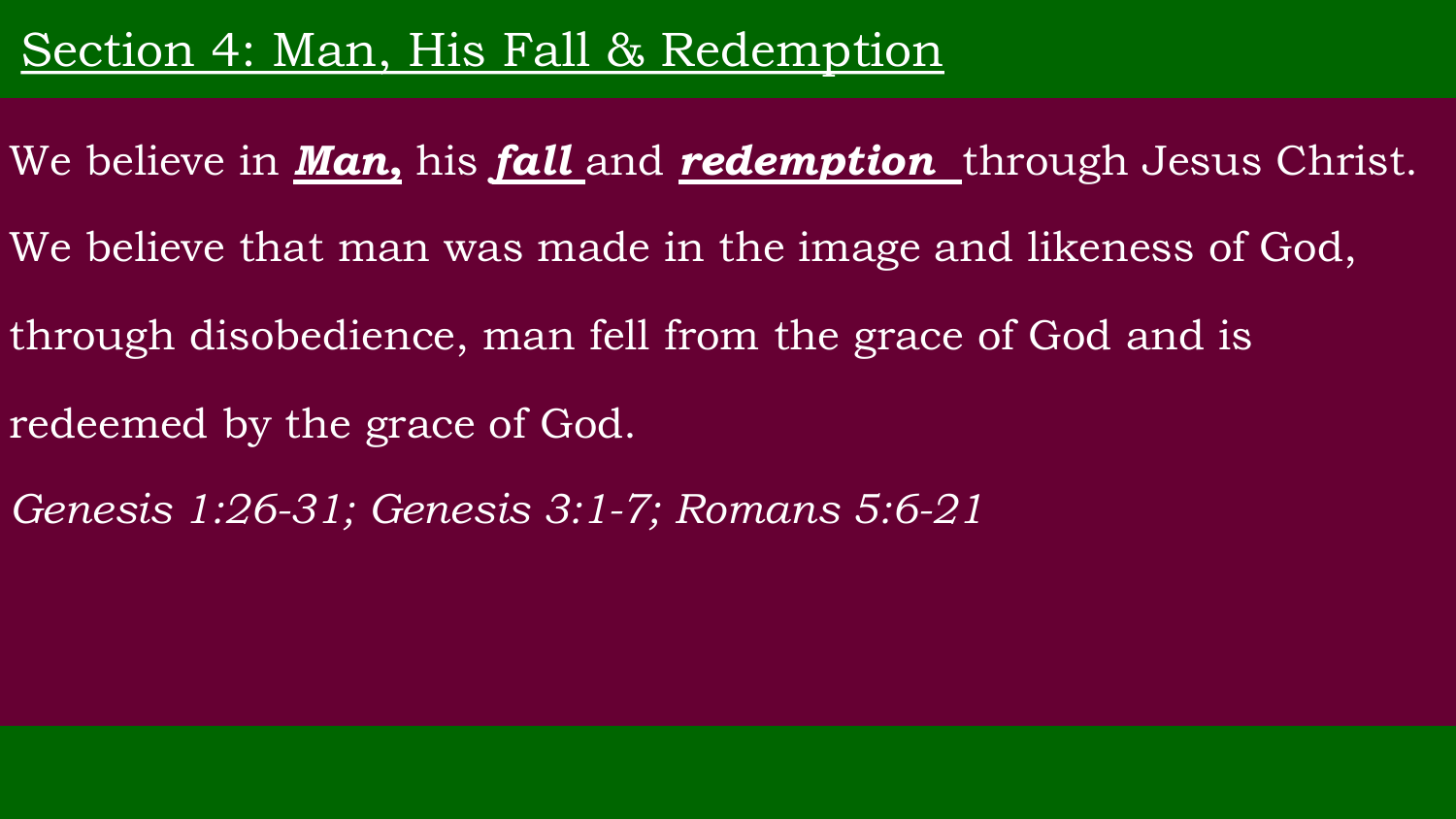- tion of manking through c Tesurrected film and live ac We believe in *Salvation* of mankind through confessed faith. You confess with your mouth the Lord Jesus and believe in your heart that God has resurrected Him and live according to the confession of your faith.
- $\mu$ itituaris 15:1-4; i Tuni *Romans 10:9-10; I Corinthians 15:1-4; I Timothy 4:12-16*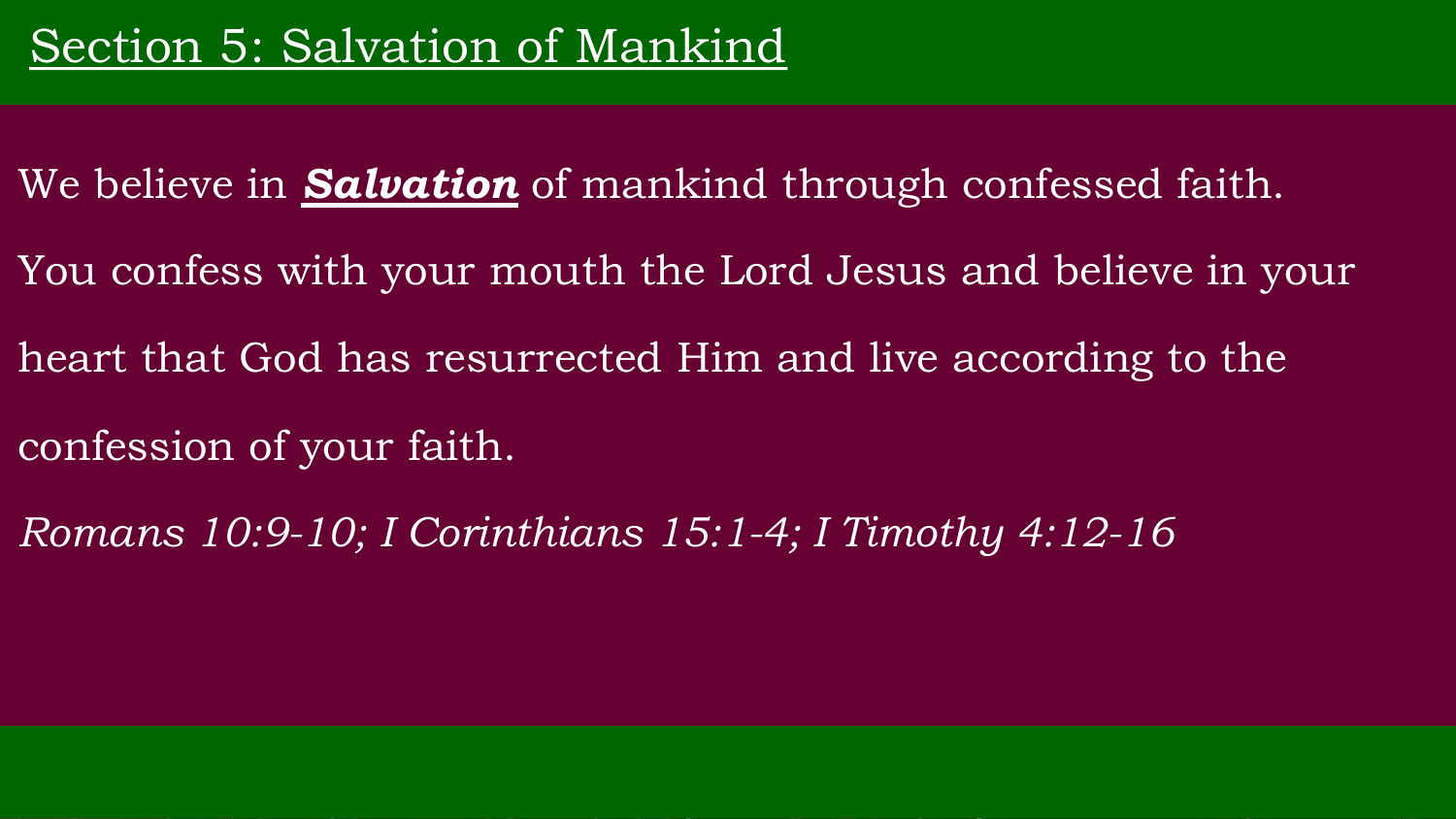- an outward expression of an inward experience and that it We believe that *water baptism* is a rite of the church, that is shows that the believer is dead to sin, that the old man has
- been buried with Christ and it shows that he (the believer) has
- been resurrected in the newness of life.
- SECTION 1-9 *Acts 2:38; Romans 6:3-4; I Peter 3:21*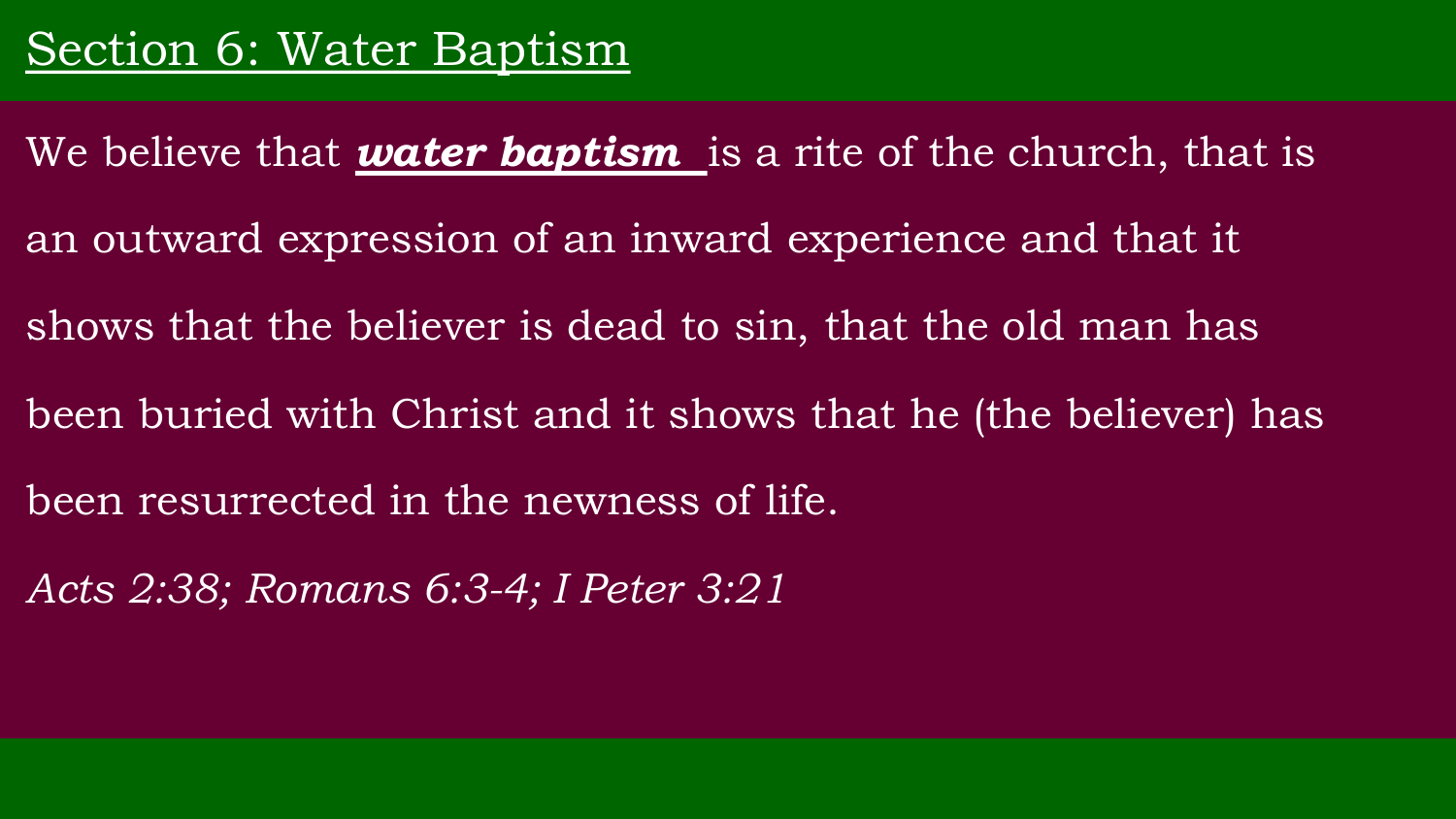## *Section 7: Baptism of the Holy Ghost*

- We believe in the *Baptism* of the *Holy* Ghost and that it is
- subsequent to salvation, a necessity for every believer,
- essential for kingdom building and is accompanied initially by
- the evidence of other/unknown tongues.
- *Acts 1:8; acts 2:4; acts 10:46; acts 19:2; romans 8:9; I Corinthian 14:2*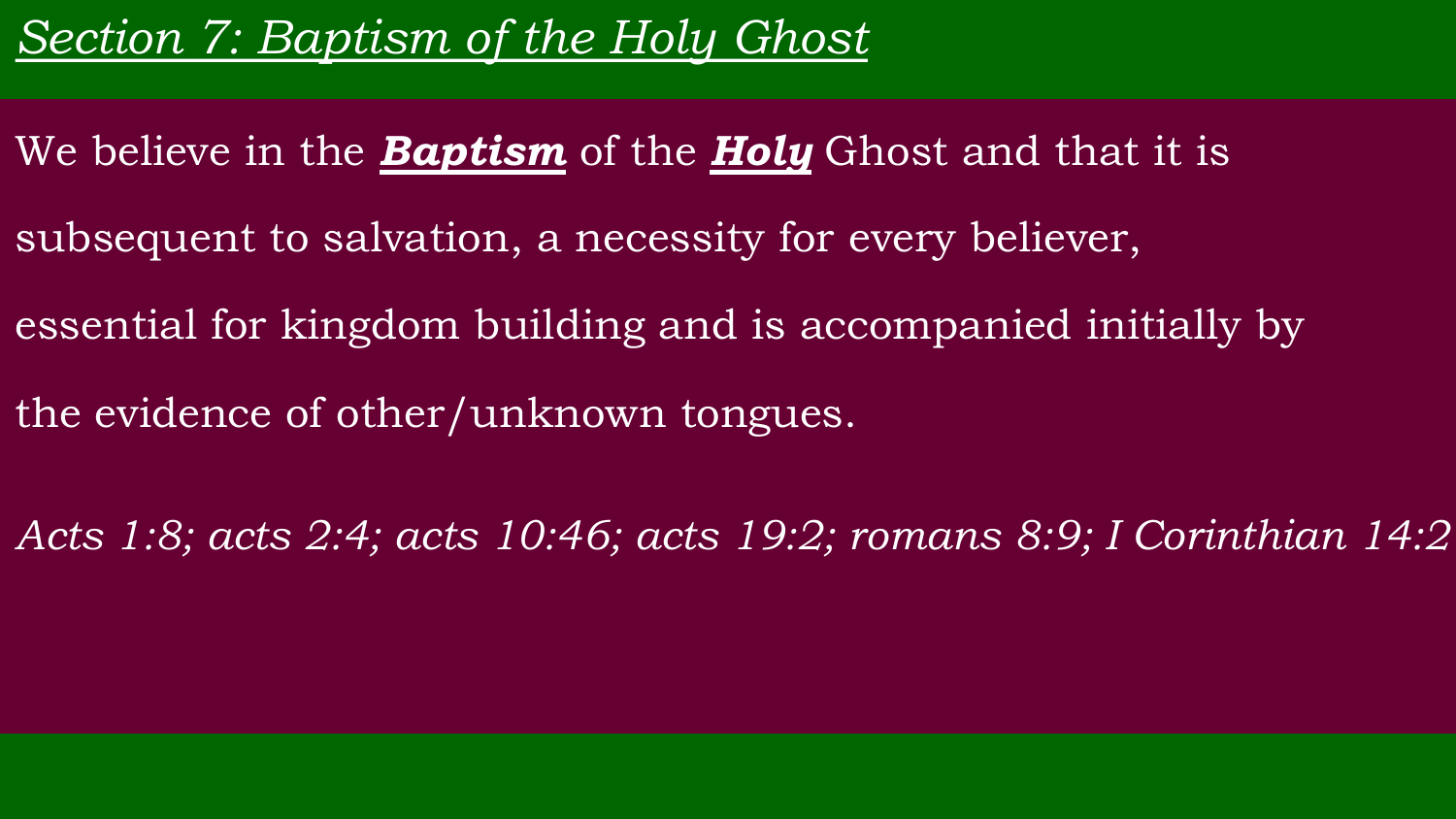#### Section 8: Holy Communion & Feet Washing

- <u>and they</u> chow that  $T(1)$  portalse in this rite to a We believe in *Holy Communion* and *feet washing* that these too are rites of the church and they show that you are one with Christ, that you believe in and walk according to His
- teachings and that you partake in this rite, to commemorate
- His death.
- SECTION 1-9 *Luke 22:19; John 13:4-15; I Corinthians 11:23-28*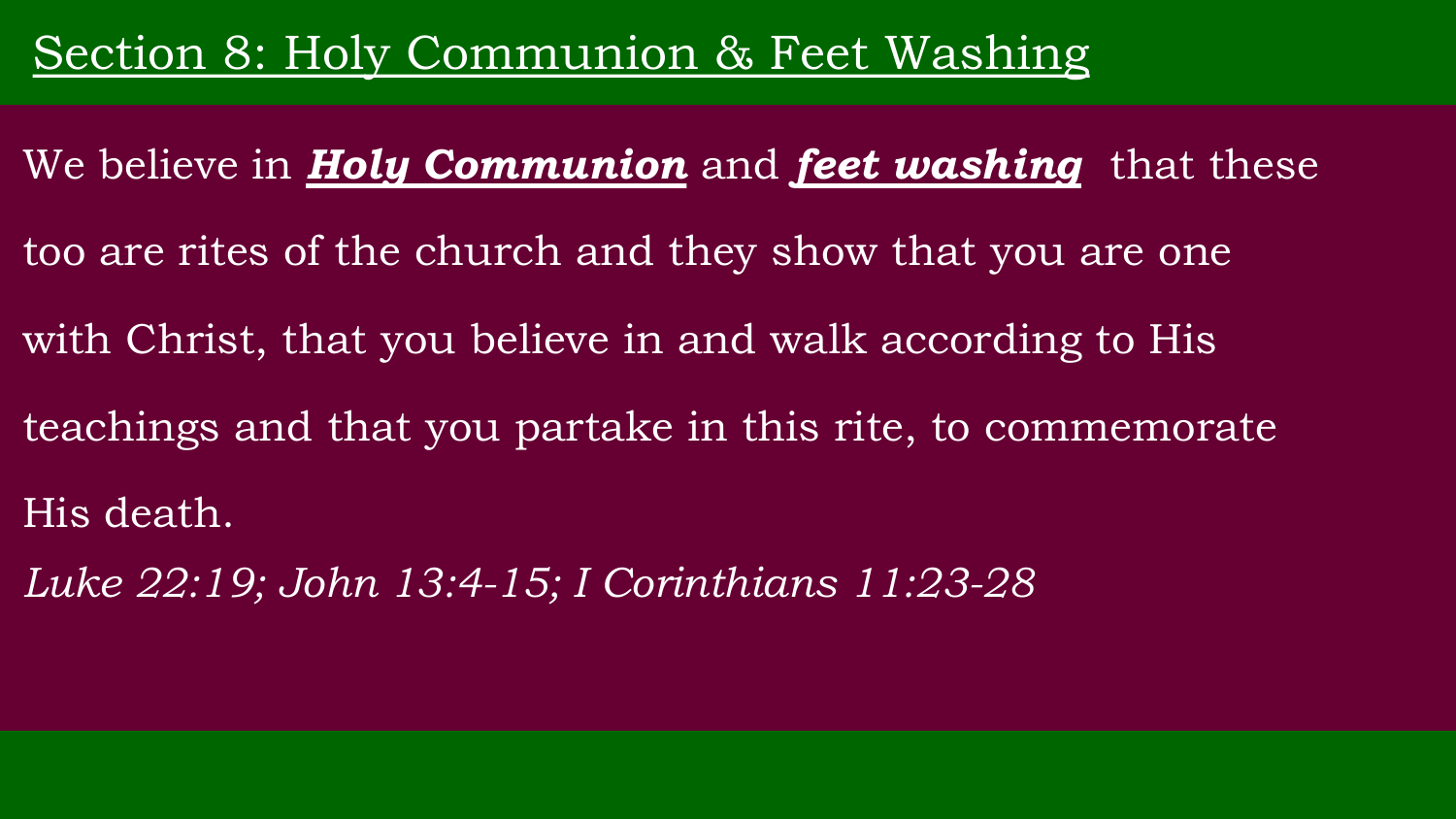We believe *Church Fellowship* is essential for spiritual growth, assembly ordained of God to increase knowledge and strength. a command of God to corporately worship together and an *I Peter 2:1-2; Hebrews 10:25; Acts 2:41-44; Acts 20:27-28*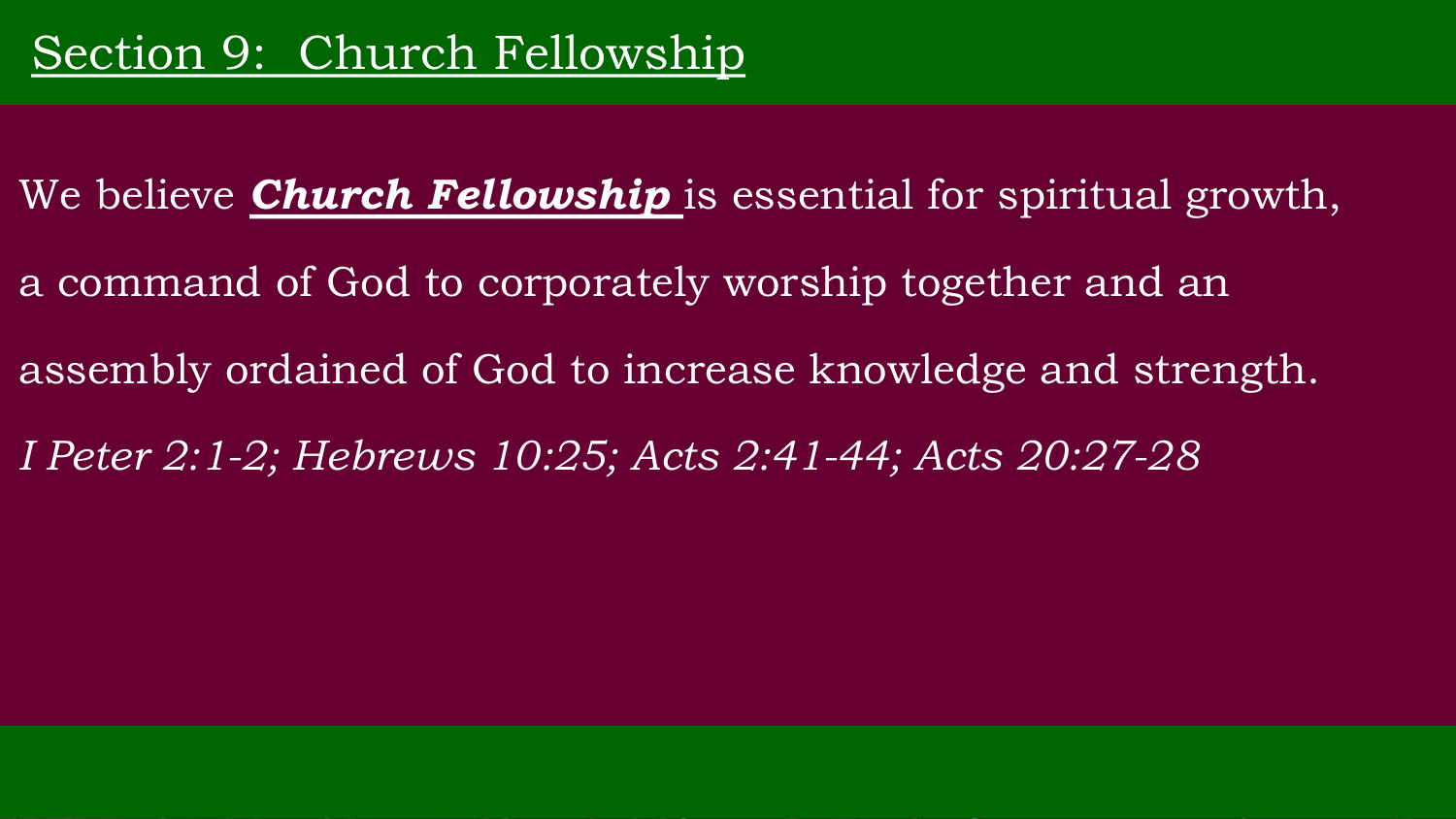NEW BREEZ AND THE STREET WAS ARRESTED FOR THE STREET WAS ARRESTED FOR THE STREET WAS ARRESTED FOR THE STREET WAS Tenets of Faith is

TENETS OF FAITH *"What We Believe"*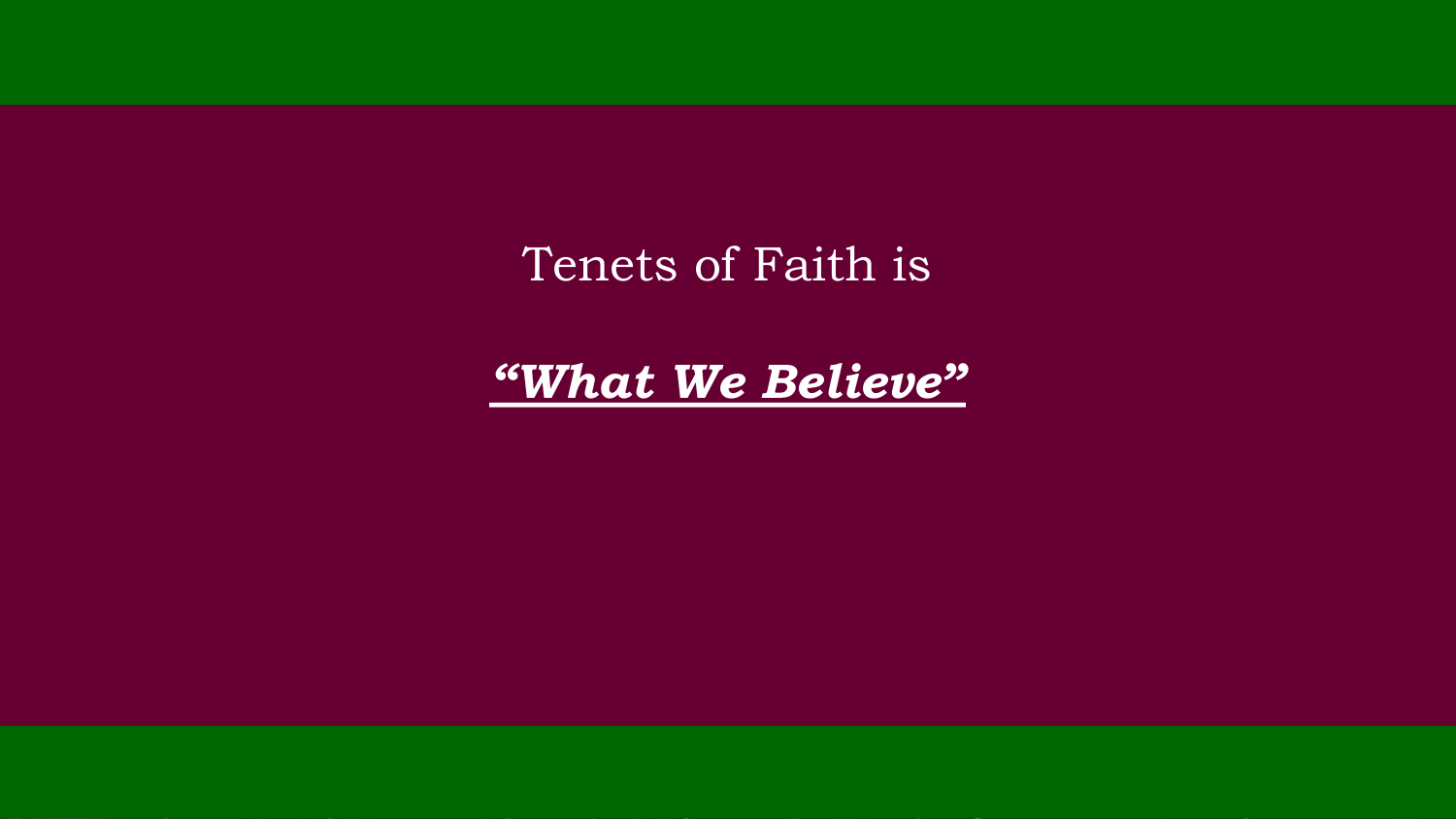## Section 10: Total Prosperity

#### We believe *Total Prosperity* [*III John 1:2]*

- to be Spiritual, *[St. John 3:3, II Corinthians 5:17, Romans 10:9-10]*
- Mental, *[Isaiah 26:3; Romans 12:1-2; II Timothy 1:7]*
- Physical, [*Isaiah 53:4-5; St. Matthews 8:17; I Peter 2:24*]
- Financial [*Deuteronomy 28:1-14; Malachi 3:10-11; St. Luke 6:33; II Corinthians 9:6-10*]
- and Social. [*Proverbs 3:3-4; Hebrews 12:14; I Timothy 2:1-4*]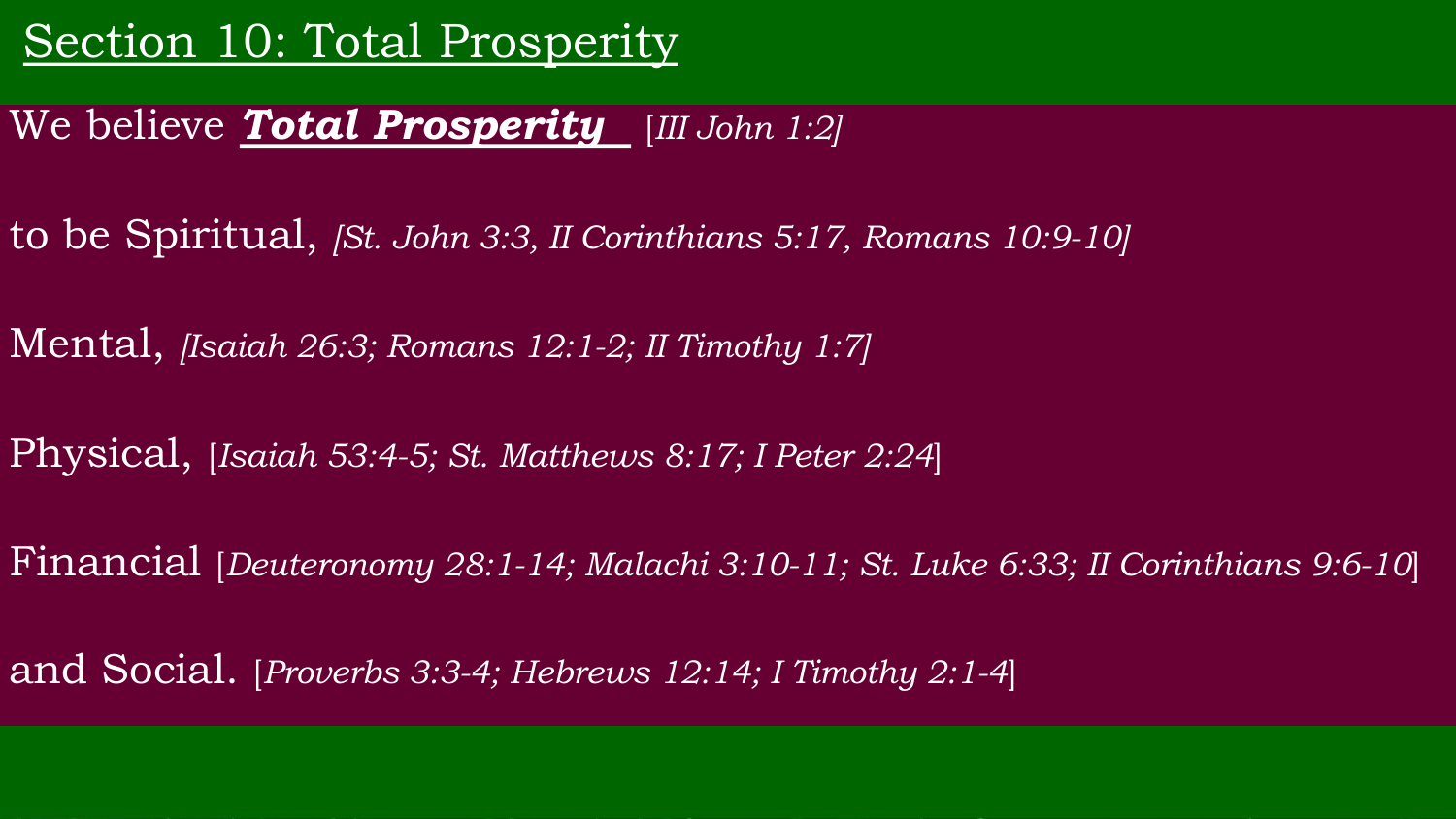We believe that *Giving* is the highest manifestation of love. For God

so loved the world, that He gave his only begotten Son, that

whosoever believeth in him should not perish, but have everlasting

life. *[St. John 3:16]*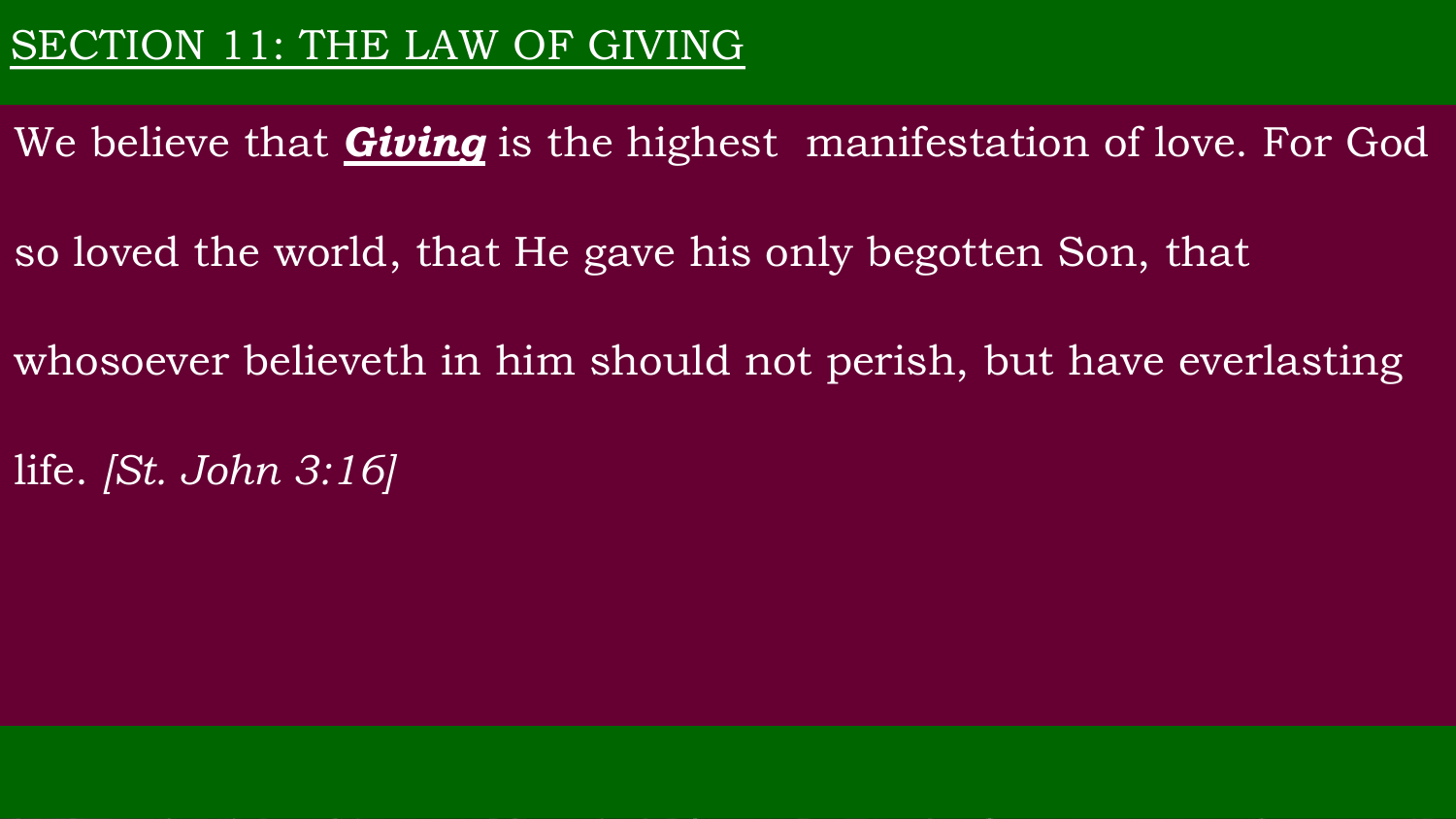The Law of Giving as *Instituted by God* is a precedent for mankind to live an abundant life as God has promised. Through faith, God has commanded His people to tithe and bring offerings. As Abraham believed God and it was accounted to him for Righteousness ( for he brought tithes of all unto Melchizedek), we believe, since tithing and offerings precede the Law of Moses, it is therefore an act of faith and not simply obedience to Jewish custom.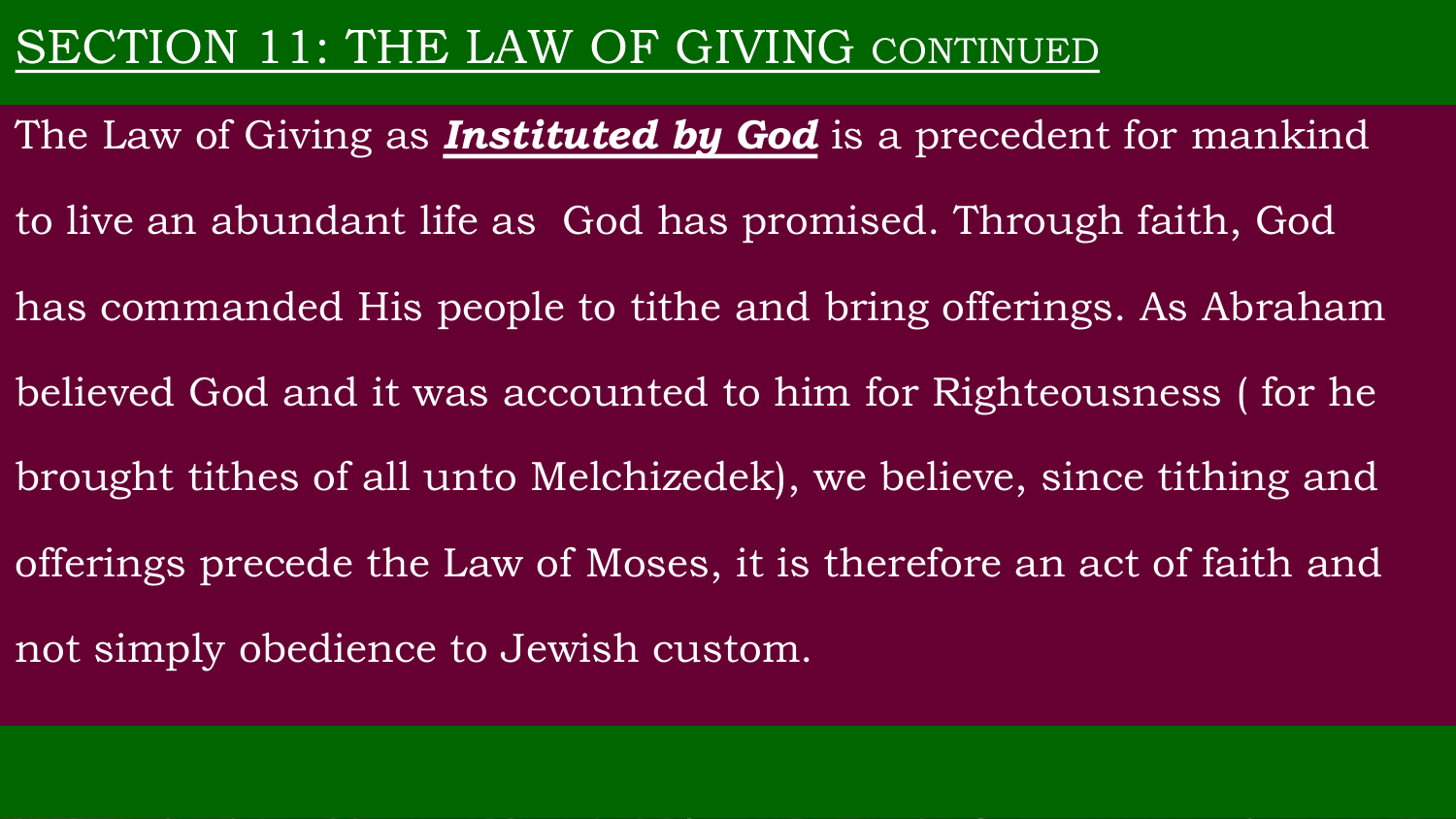- Tithe an offering is inherent in the Law of Giving, which is an
- integral part of our worship and the command of God that is
- evidentiary of our faith and obedience to the Word of God
- *Genesis 14:18-20; Genesis 18:19; Genesis 26:12; Galatians 3:6-9, 14-18*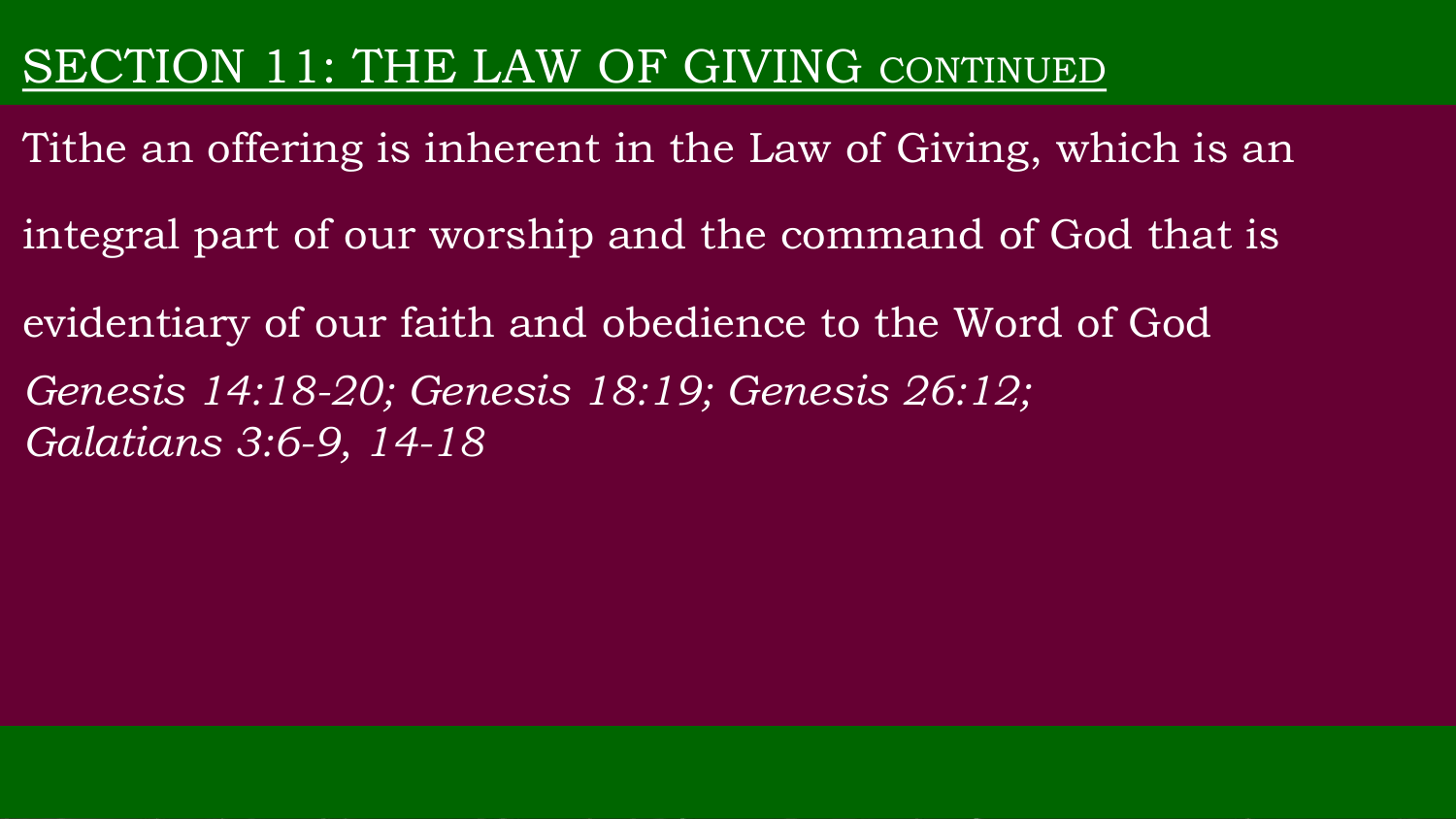- To withhold the tithe and offering is an abomination to the lord that invokes a curse, not only upon the individual, but also upon their
- household and upon the entire congregation.
- *Deuteronomy 28:15-20; Joshua 6:17-19; Malachi 3:8-9*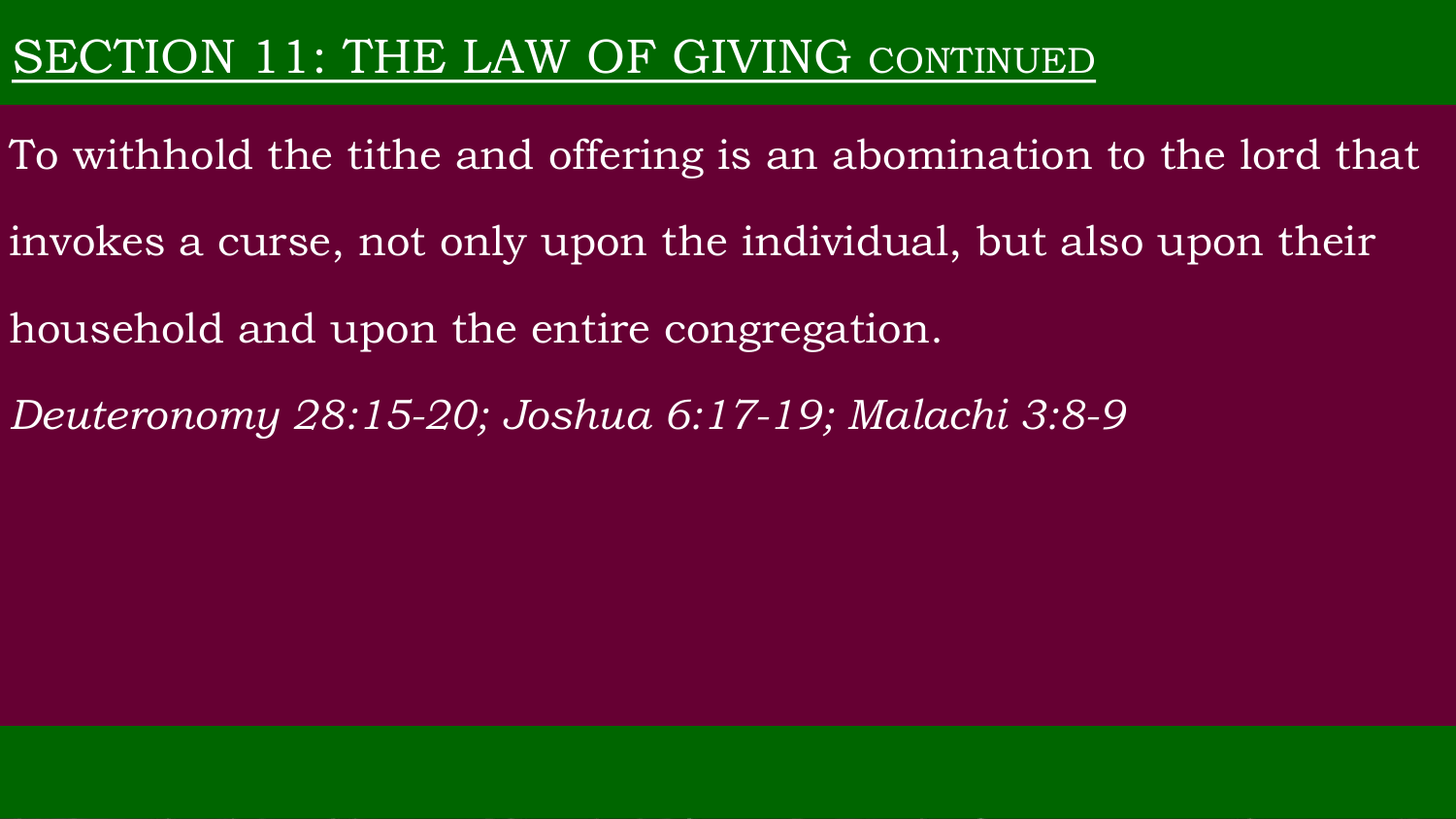**(a)Tithe-** The tenth part of agricultural or personal income set apart as an offering to God. The tithe is sacred and separate, belonging wholly to God and is the first tenth of all increase. In observing and keeping the Law of Giving [through tithing] postures the doer to participate in the manifold blessings promised by God. *Deuteronomy 28:1-14; Proverbs 3:9-10; Malachi 3:10-12; Luke 6:38*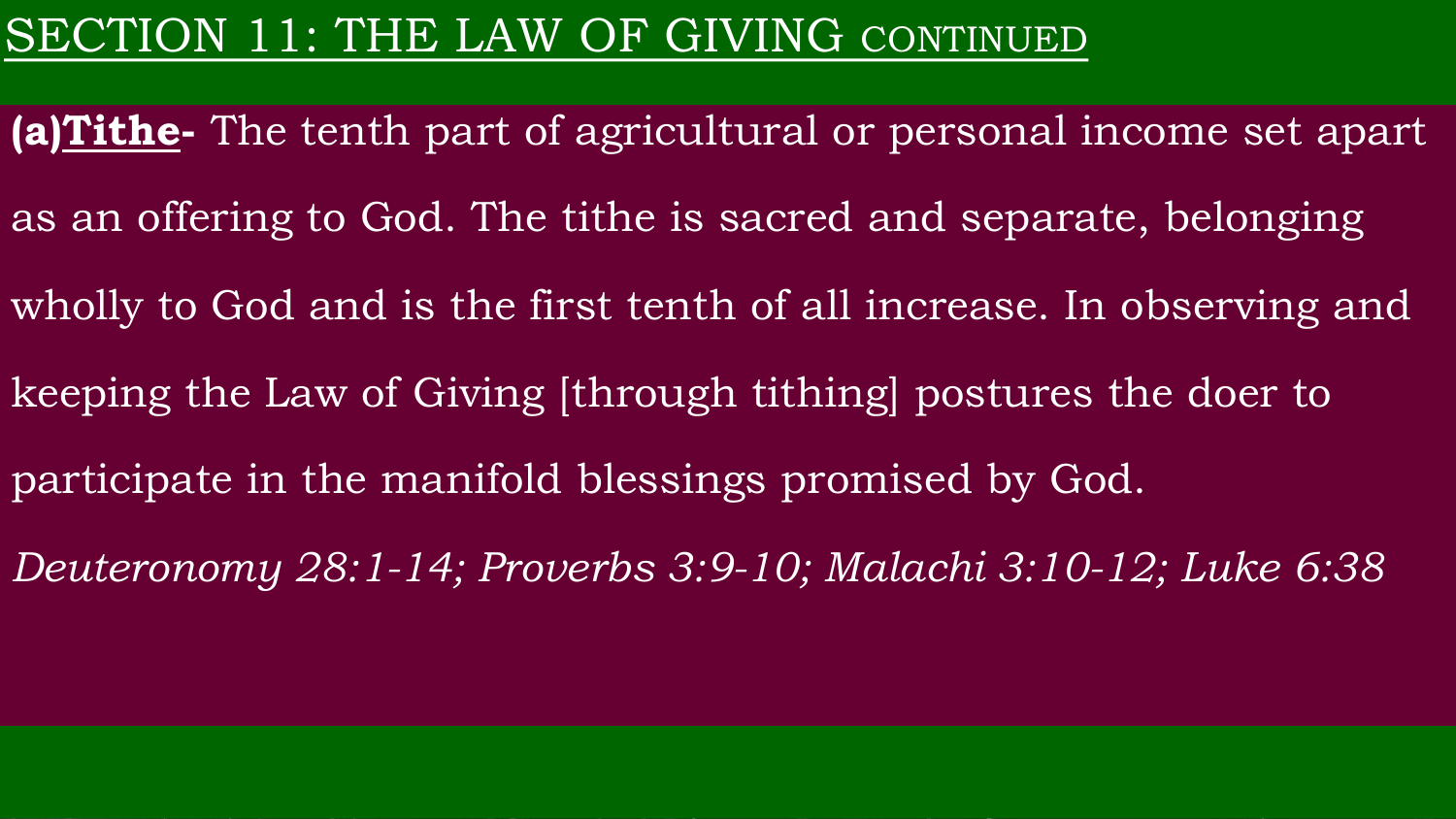- **(b) Offering-** An act of worship presented to God, of the remaining aggregate of our substance, with a cheerful spirit and willing heart. The offering is not of equal gift but rather of equal sacrifice. The offering, comprised of your substance and your increase, should represent the escalating increase of the individual giver.
- *Exodus 25:1-2; Luke 21: 1-4; II Corinthians 9:6-11; Philippians 4:10, 15-19*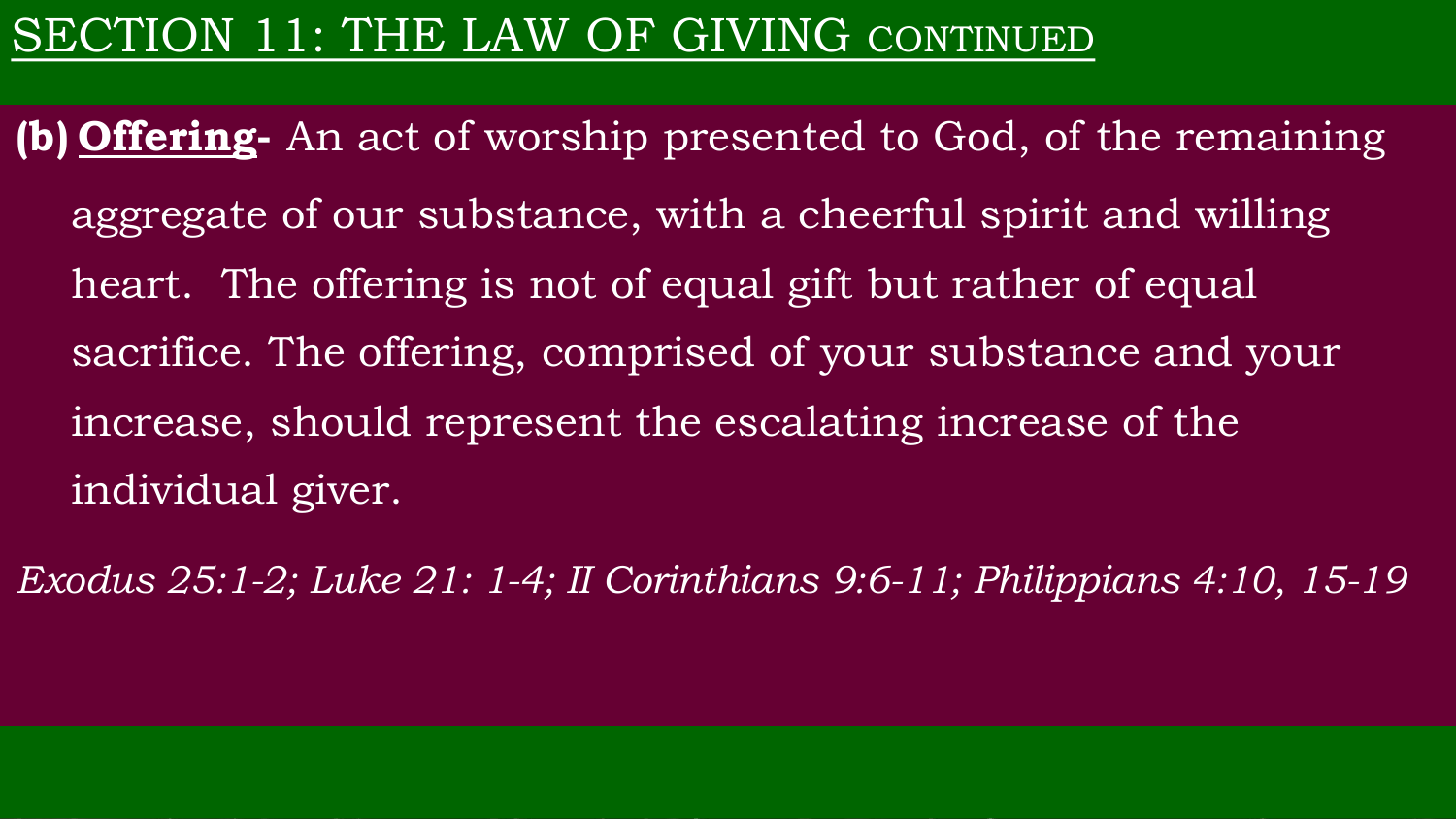## SECTION 12: THE GREAT COMMISSION

- We believe *Great Commission* of the church is to go into all the world and preach the gospel to every creature, make disciples of believers and to establish the Kingdom of God on Earth.
- *Matthews 28:18-20; John 4:1; Acts 1:8; Revelation11:15*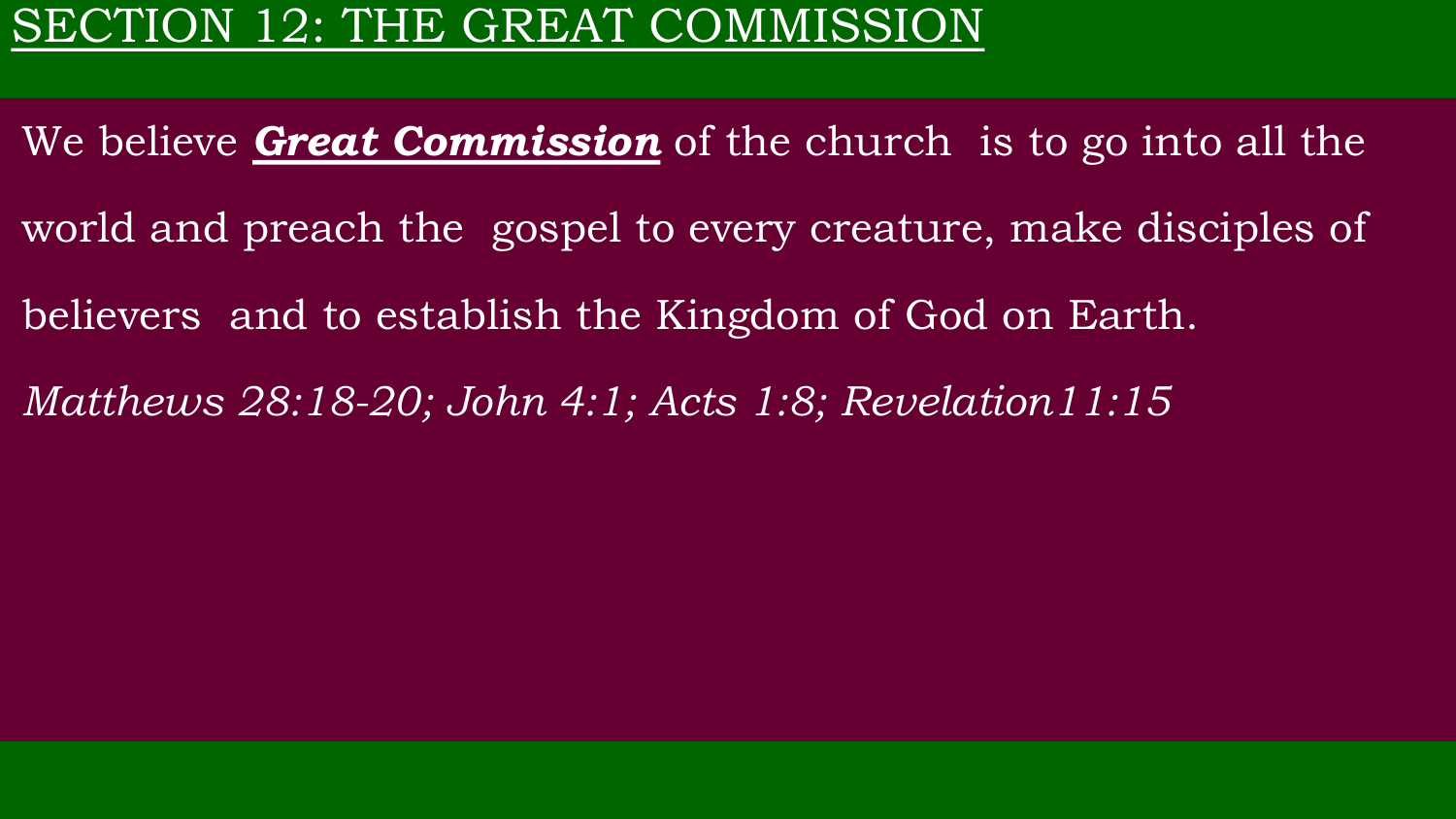#### SECTION 13: THE BLESSED HOPE

- We believe that Jesus is *Coming, again* to gather all His saints
- to Heaven, which is the rapture of The Church.
- *I Corinthians 15:51-52; I Thessalonians 3:13; I Thessalonians 4:16-17; II Thessalonians 2:1*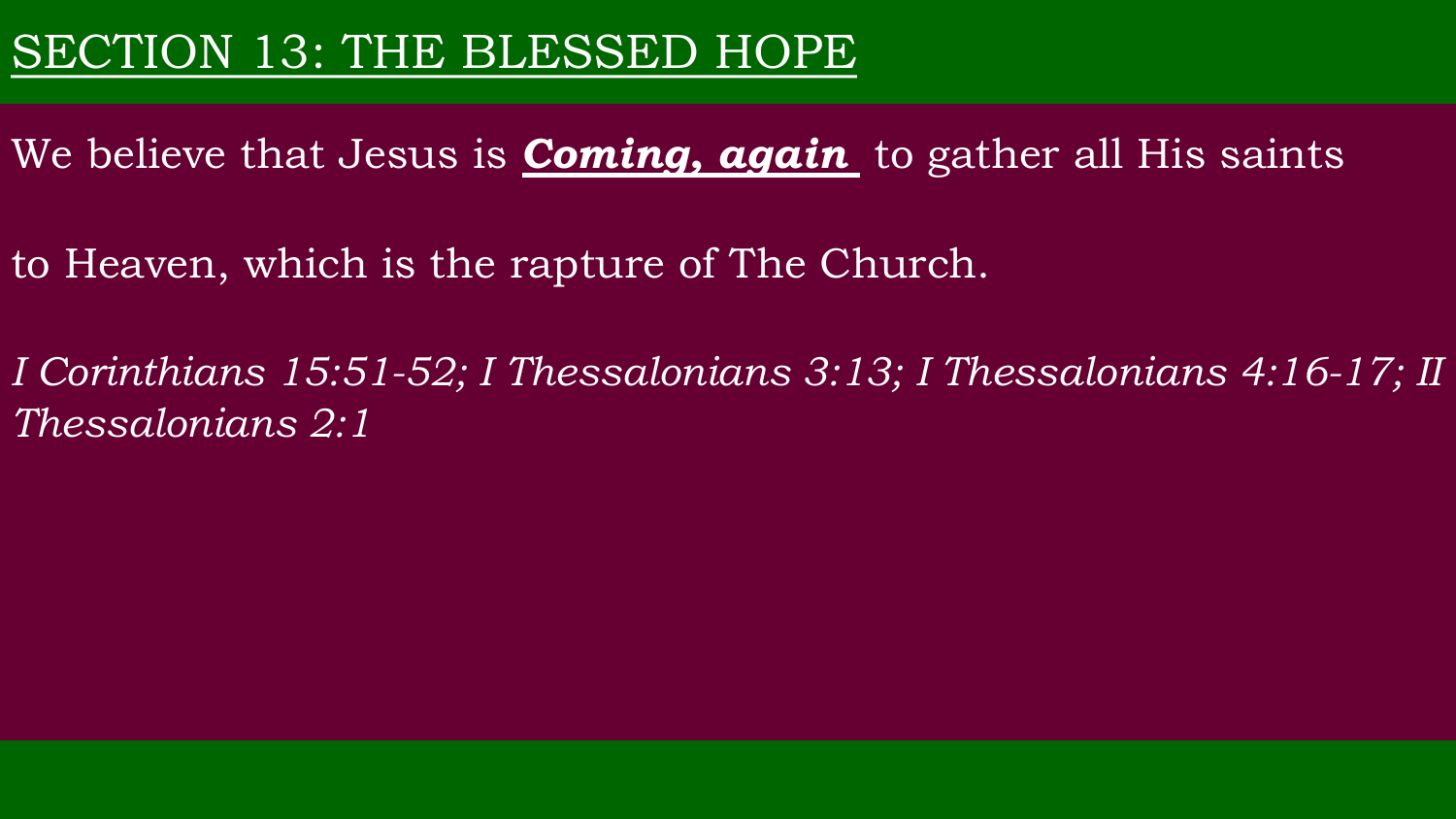#### SECTION 14: THE MILLENNIAL REIGN OF JESUS

- We believe in the return of our **Lord Jesus Christ** with His Saints
- from Heaven to rule and reign for one thousand years on earth as
- the Scriptures promised *(Revelation 20:1-6).* After this, there shall be
- a new heaven and a new earth. *(Revelation 21:1-2).*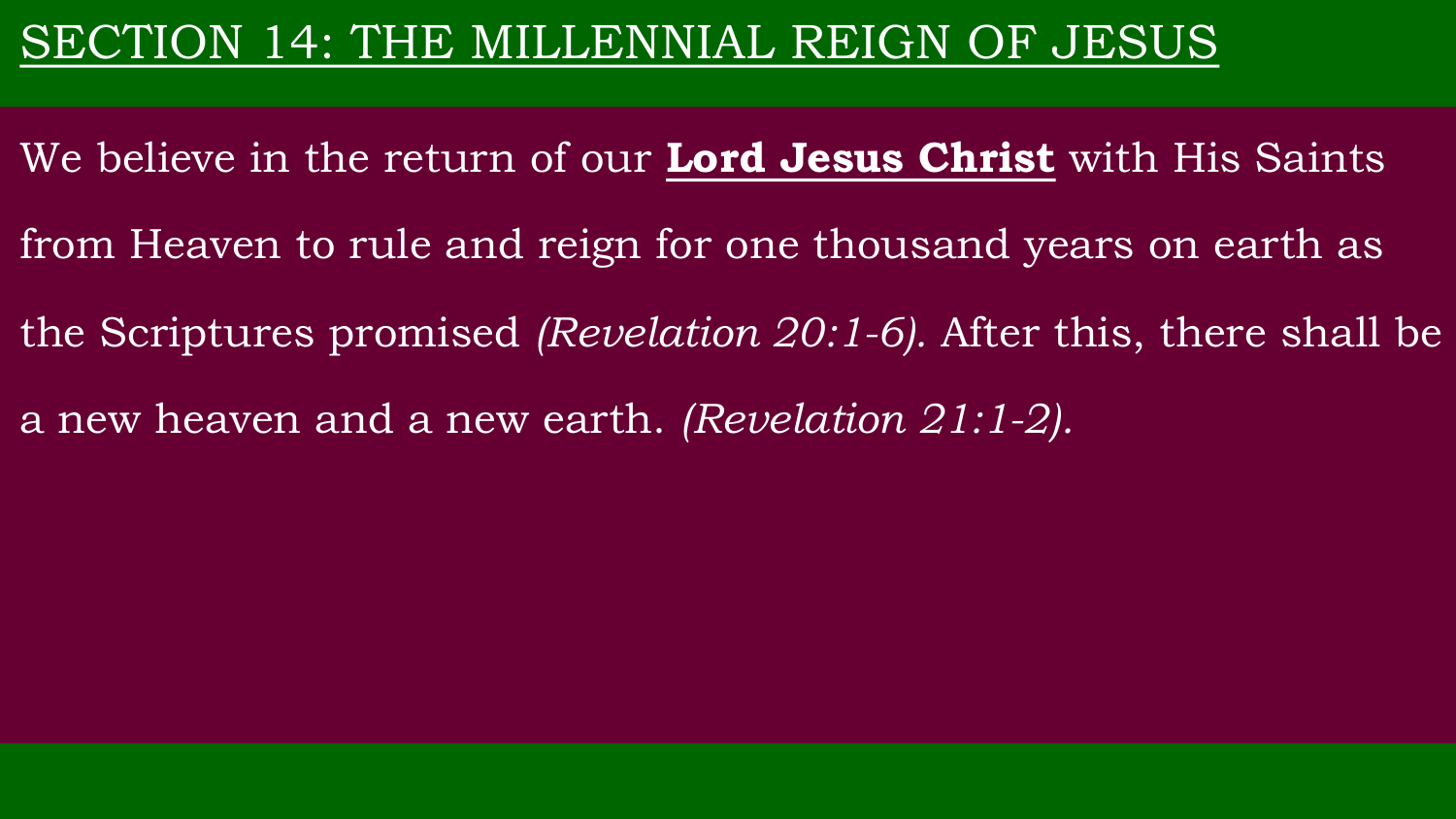- We believe those who *Die* and have not *accepted* the redemptive
- work of Jesus Christ will suffer and be tormented in the flames of
- hell where there is weeping and gnashing of teeth and eternal
- separation from God.
- *Psalm 9:17; Isaiah 5:14; Mathew10:28; Matthew 25:41; Luke 18:23*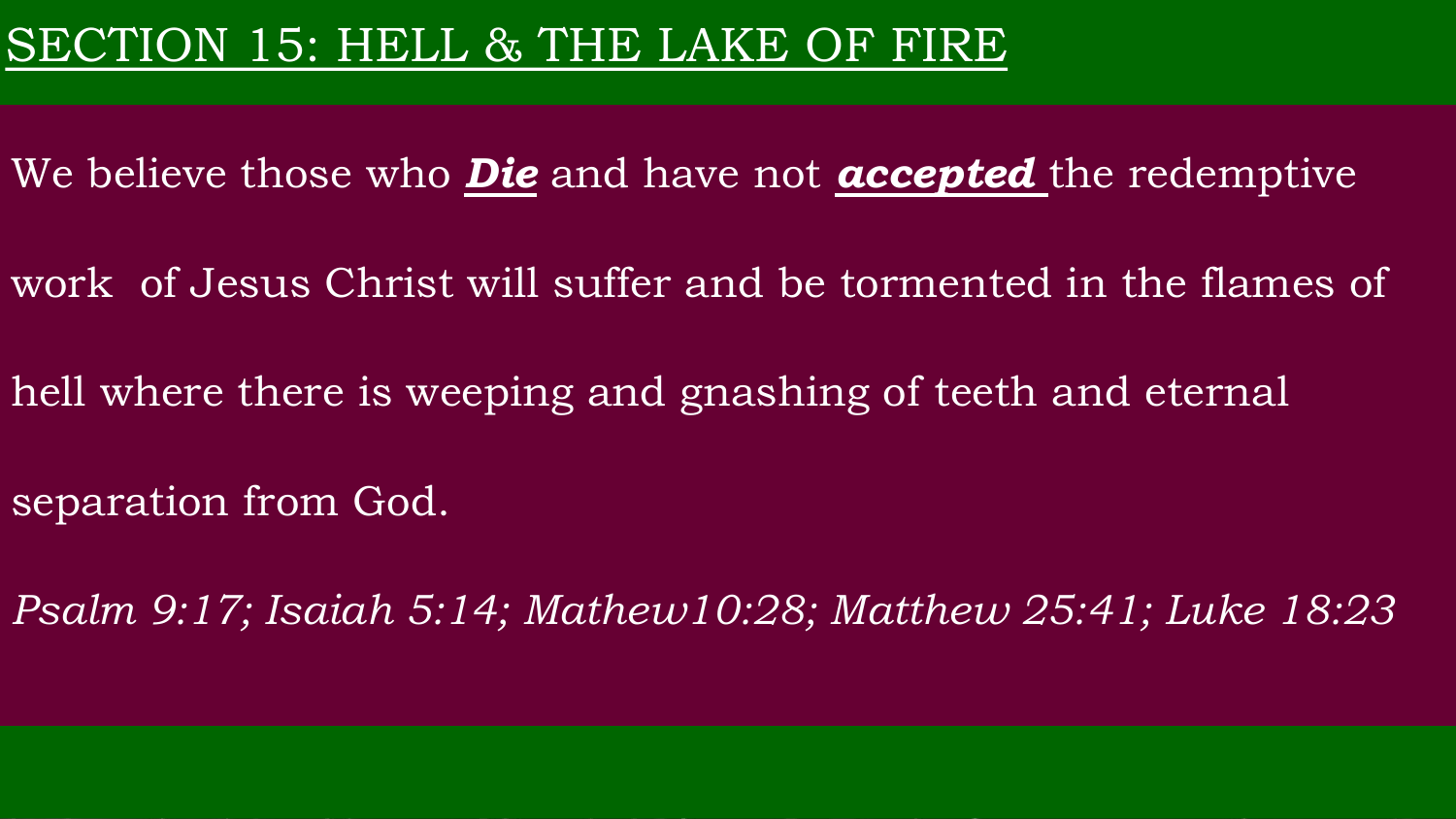#### SECTION 15: HELL & THE LAKE OF FIRE Continued

The devil and his angels, the beast and the false prophet and anyone

whose name was not found written in the Book of Life, shall be

assigned to everlasting punishment in the lake of fire, which burns

with brimstone. This is the second death, the lake of fire

*John 5:28-29; Revelation 19:20; Revelation 20:10-15*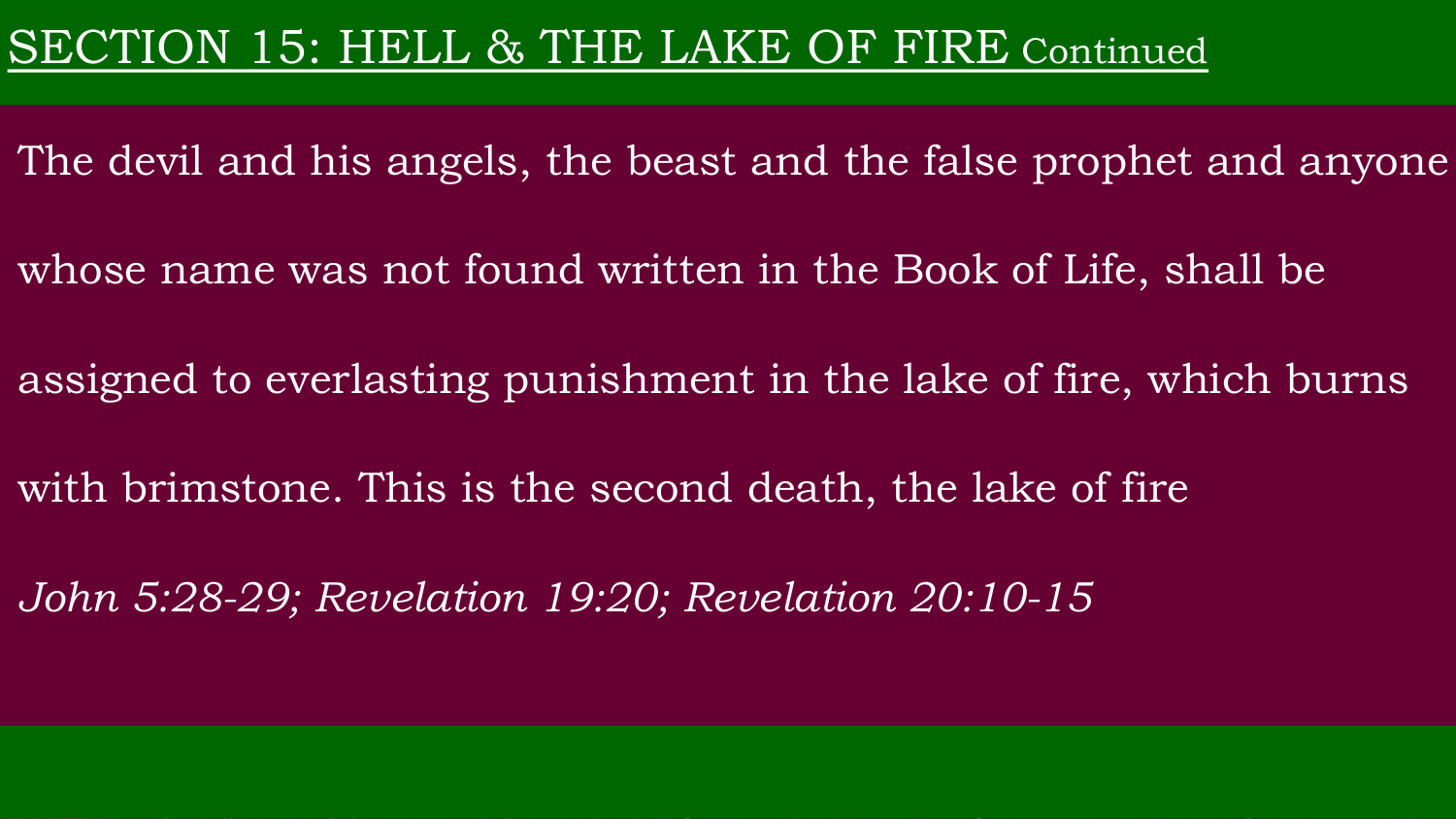## SECTION: 16 LIFESTYLE OF THE BELIEVER

(a) Family *(God's Order of the Family)* I Timothy 5:8

- Ø **Marriage** covenant or union between one man and women. *Genesis 2:24; Matthew 19:4-6; Hebrews 13:4*
- Ø *Husband- responsible for the development of a peaceful and loving home; he is to love his wife as Christ loved the Church; rear children in the nurture and admonition of the Lord.*

*Ephesians 5:25, 28-29; Ephesians 6:4; I Timothy 5:8; I Peter 3:7-9*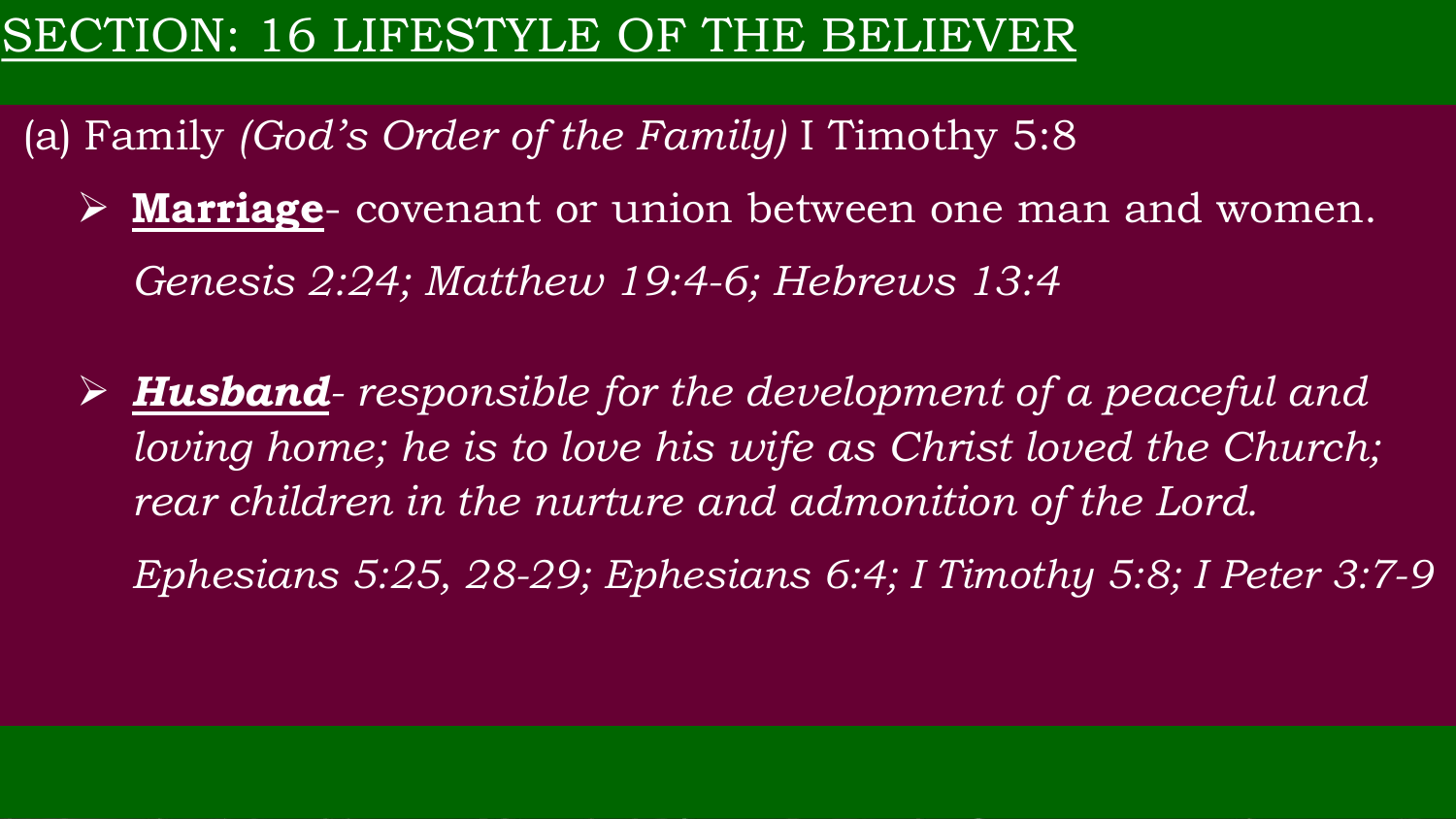## SECTION: 16 LIFESTYLE OF THE BELIEVER Continued

Ø **Wife**- responsible for the development of a peaceful and loving home; she reveres and is submitted to her husband; she rears children in the nurture and admonition of the Lord.

*Proverbs 14:1; Proverbs 31:27-29; Ephesians 5:22-24, 33; I Peter 3:1-6*

Ø *Children* are to honor and obey their parents; conduct themselves in a manner, which reveres God.

*Exodus 20:12; Ecclesiastes 12:1; Ephesians 6: 1-3; I Timothy 4:12*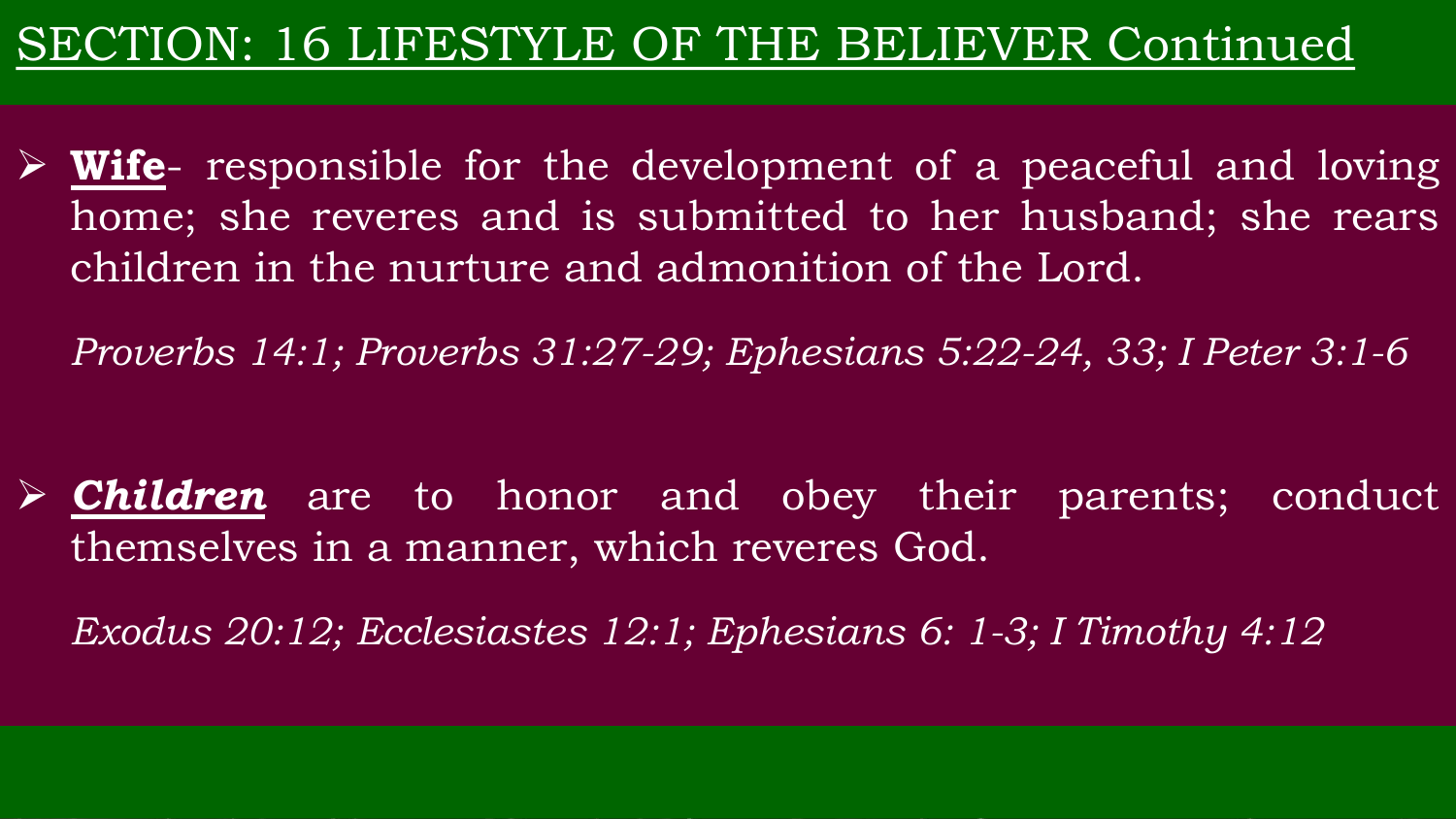(b) Christian Ethics

Believers must practice and exemplify lifestyles and conduct

of **righteousness**, **honesty** and **integrity**; having a good report, distinguishing a spiritual and moral deference.

*Proverbs 11:1-3; Proverbs 16:2; Proverbs 20:7; Proverbs 22:1; Romans 12:9-13, 17; Romans 16: 1-13; Ephesians 4:22-24; III John 1:11*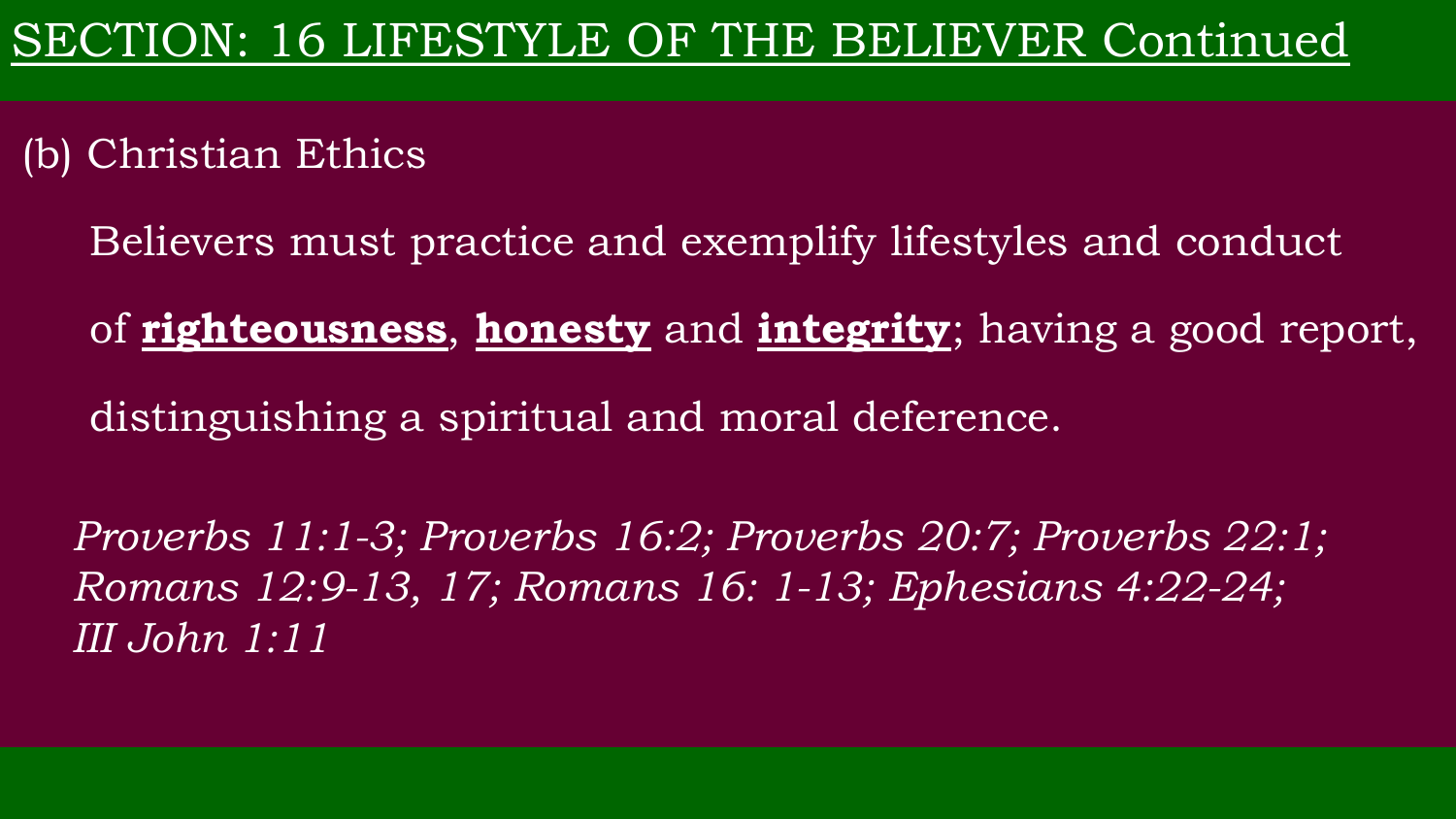## SECTION: 16 LIFESTYLE OF THE BELIEVER Continued

(c) OBEDIENCE TO CIVIL LAW (as it coincides with the Scriptures).

*Proverbs 21:30; Matthew 22:20-21; Acts 4:19; Acts 5:29; Romans 13:1-7*

(d) OVERCOMING THE WORKS OF THE FLESH/SIN

**Adultery** 

*Matthew 5:27-28; Romans 7:13; I Corinthians 6:9-11; Galatians 5:16, 19-21*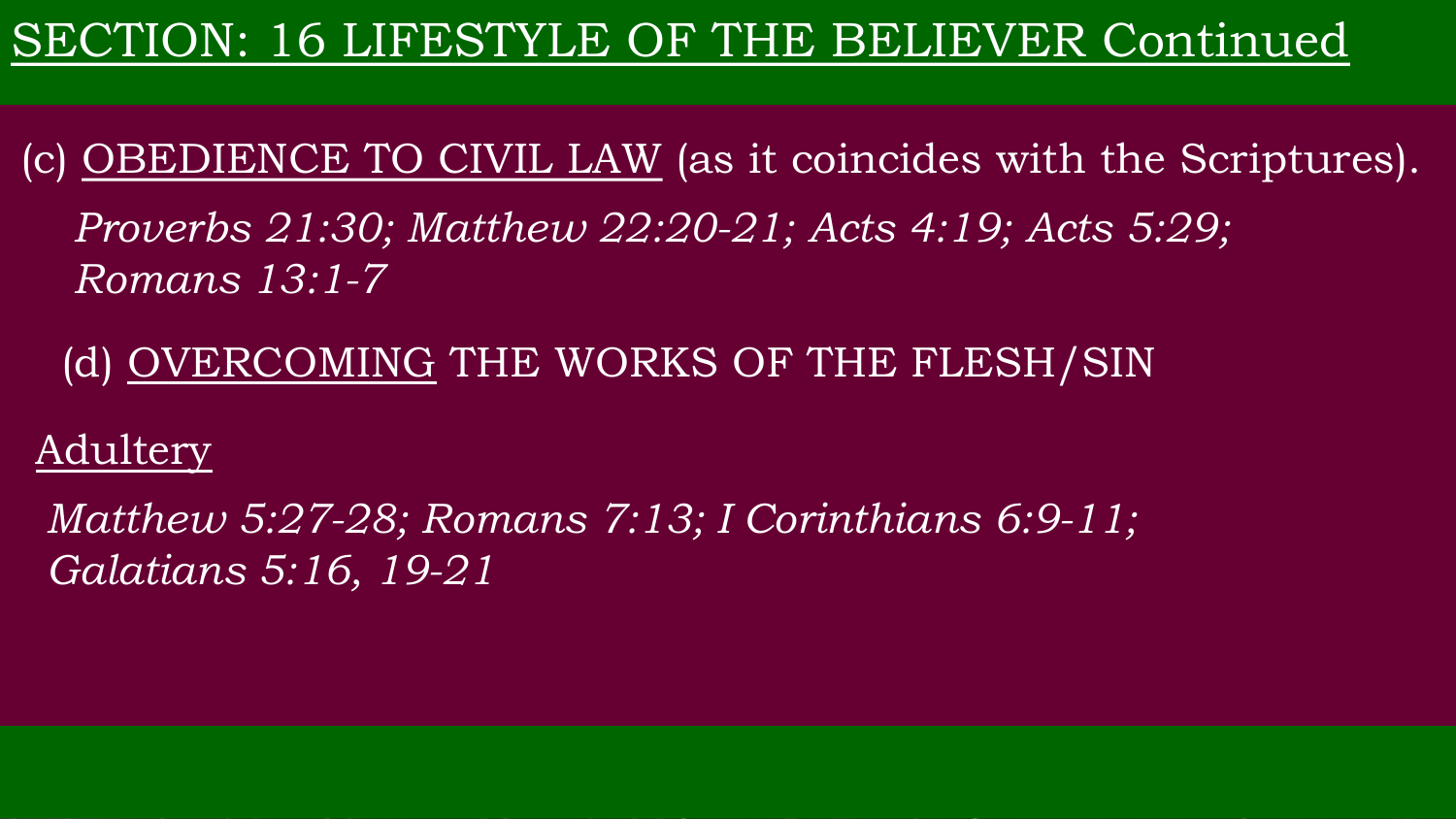#### $\triangleright$  Fornication

*I Corinthians 6:18-20; I Corinthians 7:2; II Timothy 2:22; I Thessalonians 4:1-4; Ephesians 5:3-5*

Ø Drinking (Alcohol Consumption); Drugs *Proverbs 20:1; Proverbs 23:20-21, 29-32; I Corinthians 6:10; Ephesians 5:18*

#### $\triangleright$  Smoking

*I Corinthians 3:16-17; I Corinthians 6:19-20; II Corinthians 7:1*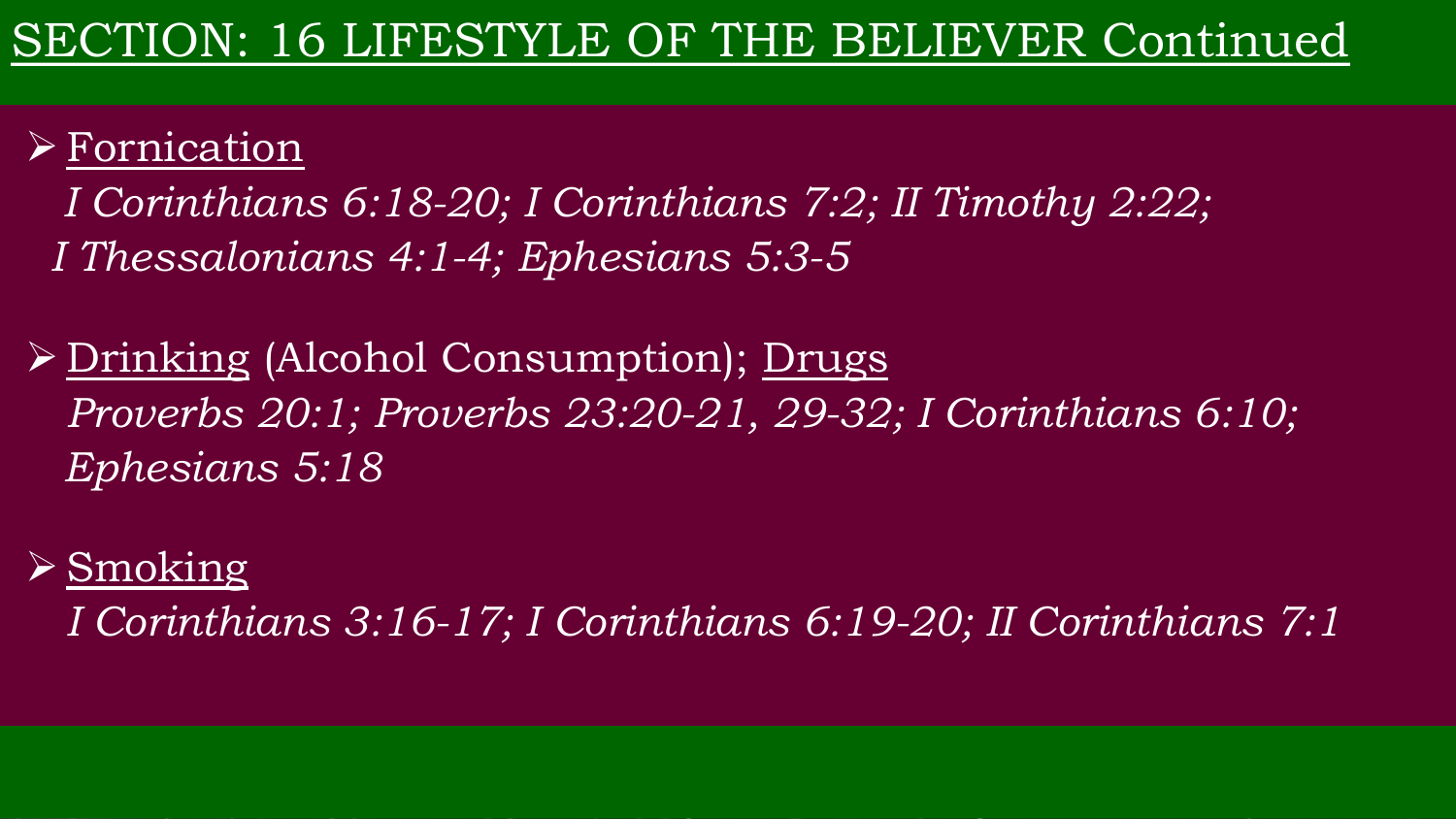## SECTION: 16 LIFESTYLE OF THE BELIEVER Continued

 $\triangleright$  Homosexuality, Gay Life-Style, Lesbianism, Tran sexuality (Transgender), Bi-Sexuality & Transvestitism and the like *Leviticus 13:22-24; Leviticus 20:13; Deuteronomy 23:17-18; Matthew 10:15; Matthew 11:22-23; Romans 1:26-29; I Corinthians 6:9-10*

 $\triangleright$  Sexual Perversions (included but not limited to pedophilia, beastiality, incest, etc.) *Leviticus 20:15-16; Romans 1:22-32; Colossians 3:5*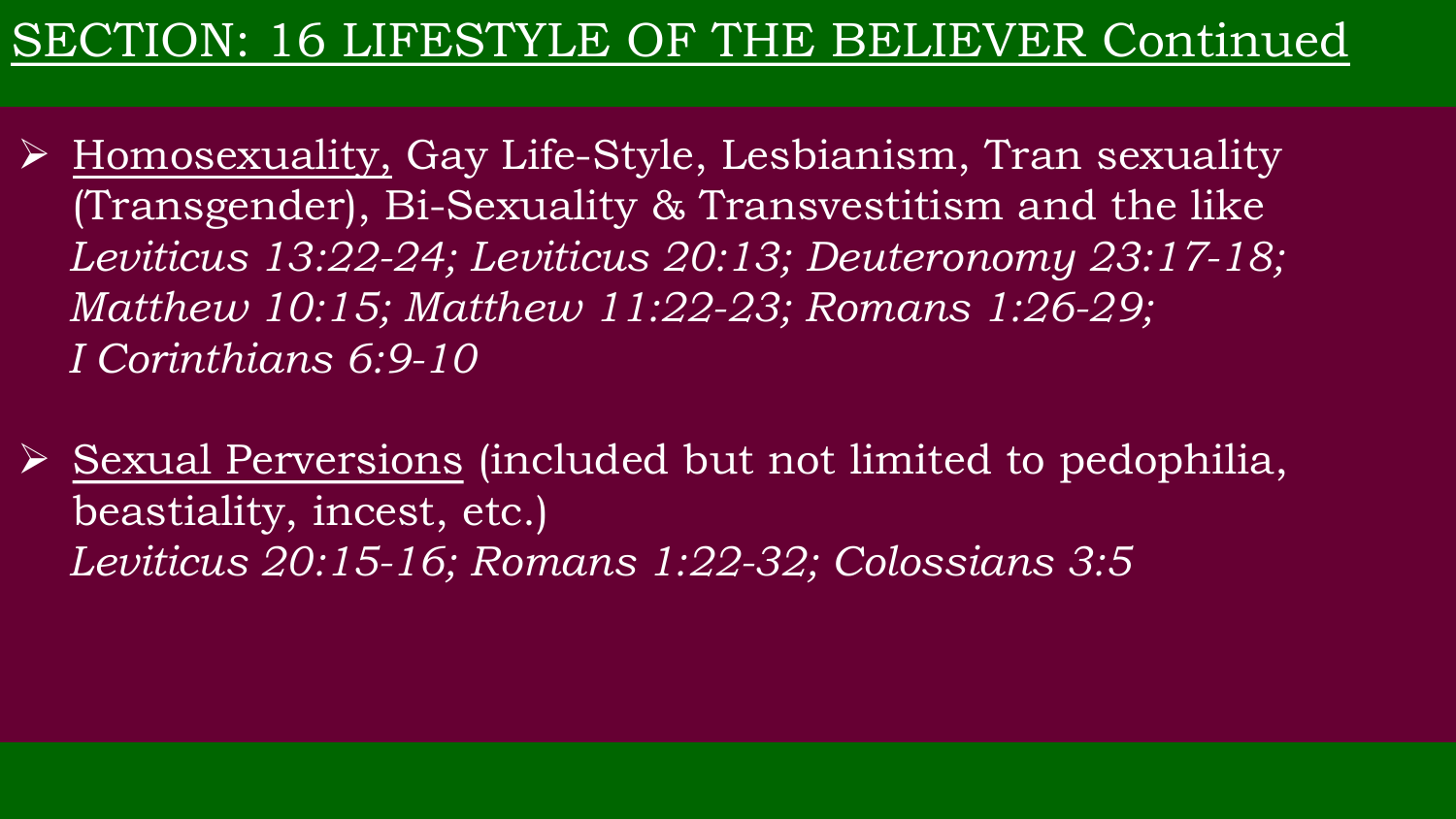## Section 17: Idolatry/Idolatrous Practices

- We believe the practice of idolatry is a *Sin* **;** idolatry is the *worship*
- of divine honour paid to any created object or being. We believe any
- form of syncretism is idolatry. We believe the God of the bible is to be
- worshipped in the name of the Lord Jesus Christ, giving thanks to
- God our Father, by Him through the Holy Spirit.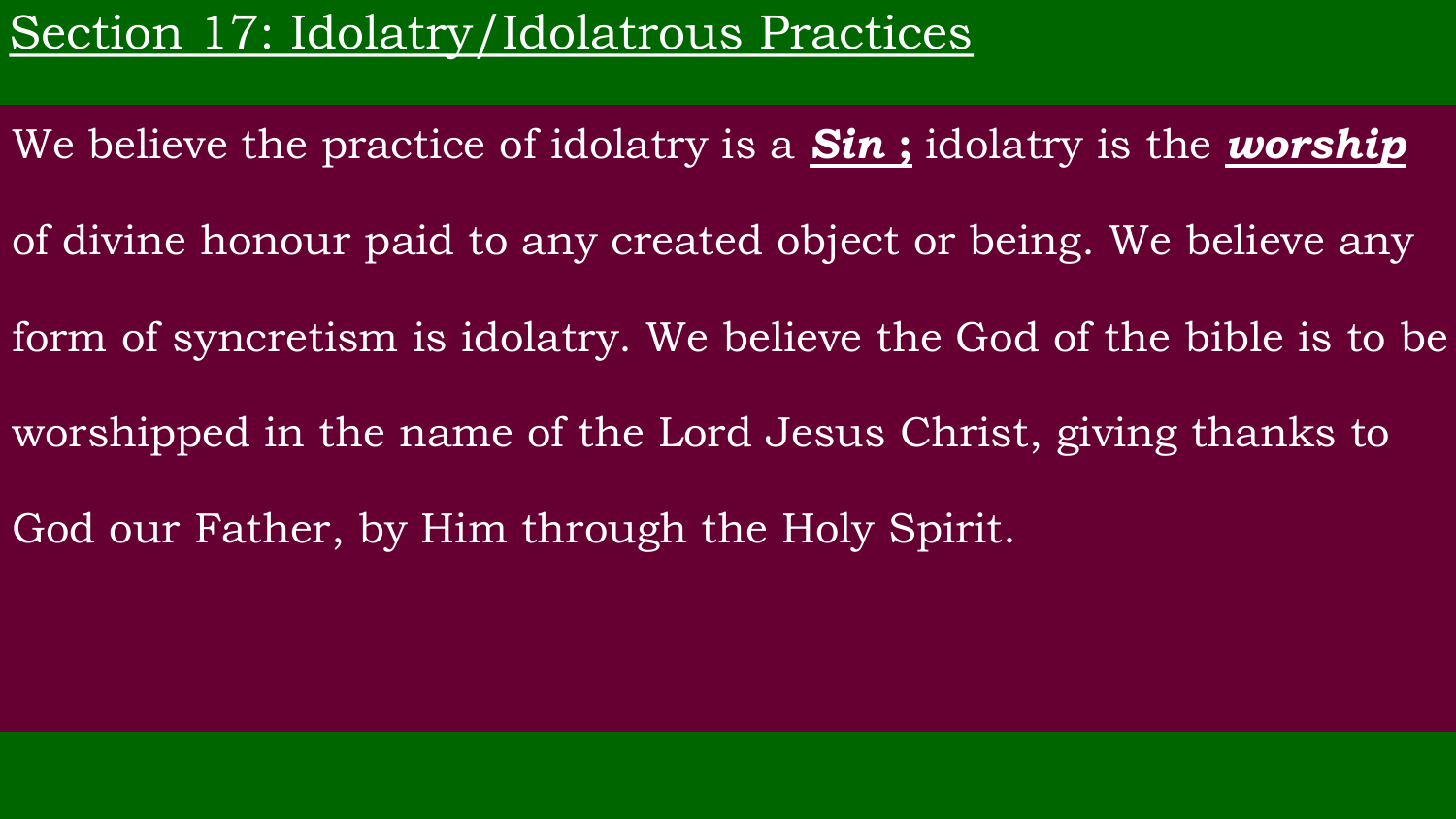Section 17: Idolatry/Idolatrous Practices Continued

*Exodus 20:3-5; Matthew 4:10; Acts 17:16, 22-31; Colossians 3:17; I John 5:21; Revelation 21:8*

*"Whosoever is born of God doth not commit sin; for his seed remaineth in him: and he cannot sin, because he is born of god." I John 3:9 Whatsoever is born of god overcometh the world: and this is the victor that overcometh the world, even our faith.*